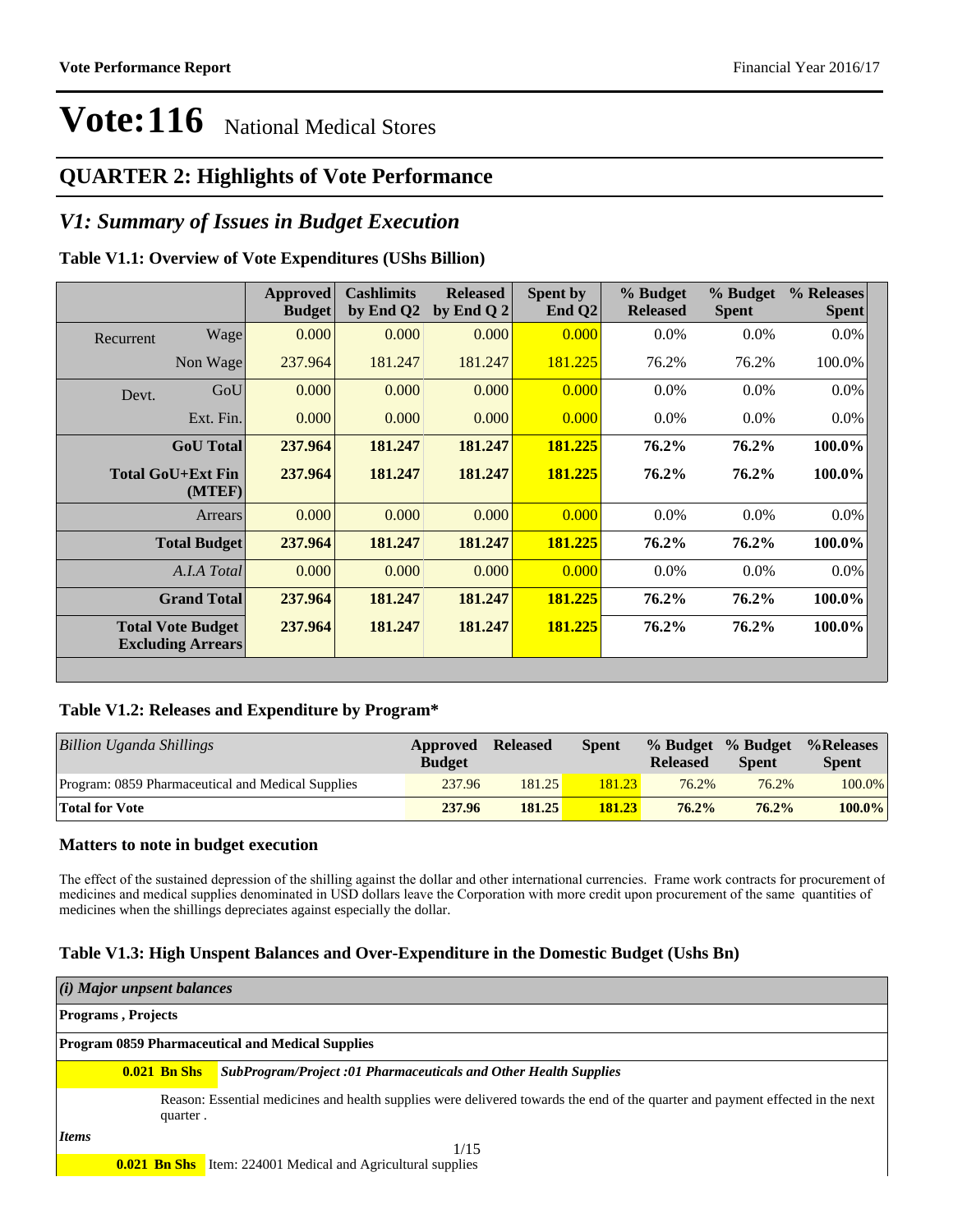#### **QUARTER 2: Highlights of Vote Performance**

Reason: Essential medicines and health supplies were delivered towards the end of the quarter and payment effected in the next

quarter.

*(ii) Expenditures in excess of the original approved budget*

#### *V2: Performance Highlights*

#### **Table V2.1: Key Vote Output Indicators and Expenditures\***

| Vote, Vote Function<br><b>Key Output</b>                | <b>Approved Budget and</b><br><b>Planned outputs</b>                                                              | <b>Cumulative Expenditure</b><br>and Performance                                                                                                                           | <b>Status and Reasons for</b><br>any Variation from Plans |        |
|---------------------------------------------------------|-------------------------------------------------------------------------------------------------------------------|----------------------------------------------------------------------------------------------------------------------------------------------------------------------------|-----------------------------------------------------------|--------|
| Programme: 0859 Pharmaceutical and Medical Supplies     |                                                                                                                   |                                                                                                                                                                            |                                                           |        |
| Output: 085906 Supply of EMHS to HC 11 (Basic Kit)      |                                                                                                                   |                                                                                                                                                                            |                                                           |        |
| Description of Performance:                             | To procure, store and distribute<br><b>EMHS</b> basic kit amounting to shs<br>11.16 billion to Health centres 11. | Essential medicines and health<br>supplies amounting to shs 11.16<br>billion procured, stored and<br>distributed to Health centres 11.                                     | N/A                                                       |        |
| Performance Indicators:                                 |                                                                                                                   |                                                                                                                                                                            |                                                           |        |
| Value of EMHS basic kits supplied 11.163<br>to $HCII$   |                                                                                                                   | 11.16                                                                                                                                                                      |                                                           |        |
| Output Cost: UShs Bn:                                   |                                                                                                                   | 11.163 UShs Bn:                                                                                                                                                            | 11.163 % Budget Spent:                                    | 100.0% |
| Output: 085907 Supply of EMHS to HC 111 (Basic Kit)     |                                                                                                                   |                                                                                                                                                                            |                                                           |        |
| <b>Description of Performance:</b>                      | To procure, store and distribute<br>EMHS basic kit amounting to shs<br>18.36 billion to Health centres iii.       | Essential medicines and health<br>supplies amounting to shs 16.86<br>billion procured, stored and<br>distributed to Health centres 111.                                    | N/A                                                       |        |
| Performance Indicators:                                 |                                                                                                                   |                                                                                                                                                                            |                                                           |        |
| Value of EMHS basic kits supplied 18.360<br>to HC III   |                                                                                                                   | 16.86                                                                                                                                                                      |                                                           |        |
| Output Cost: UShs Bn:                                   |                                                                                                                   | 18.360 UShs Bn:                                                                                                                                                            | 16.860 % Budget Spent:                                    | 91.8%  |
| Output: 085908 Supply of EMHS to HC 1V                  |                                                                                                                   |                                                                                                                                                                            |                                                           |        |
| Description of Performance:                             | To procure, store and distribute<br>EMHS orders amounting to shs<br>7.992 billion to Health centres IV.           | Essential medicines and health<br>supplies amounting to shs 6.99<br>billion procured, stored and<br>distributed to Health centres IV.                                      | N/A                                                       |        |
| Performance Indicators:                                 |                                                                                                                   |                                                                                                                                                                            |                                                           |        |
| Value (shs Billions) of EMHS 7.992<br>supplied to HC IV |                                                                                                                   | 6.99                                                                                                                                                                       |                                                           |        |
| Output Cost: UShs Bn:                                   |                                                                                                                   | 7.992 UShs Bn:                                                                                                                                                             | 6.992 % Budget Spent:                                     | 87.5%  |
| Output: 085909 Supply of EMHS to General Hospitals      |                                                                                                                   |                                                                                                                                                                            |                                                           |        |
| Description of Performance:                             | To procure, store and distribute<br>EMHS orders amounting to shs                                                  | Essential medicines and health<br>supplies amounting to shs 9.73<br>14.456 billion to General hospitals. billion procured, stored and<br>distributed to General Hospitals. | N/A                                                       |        |
| Performance Indicators:                                 |                                                                                                                   |                                                                                                                                                                            |                                                           |        |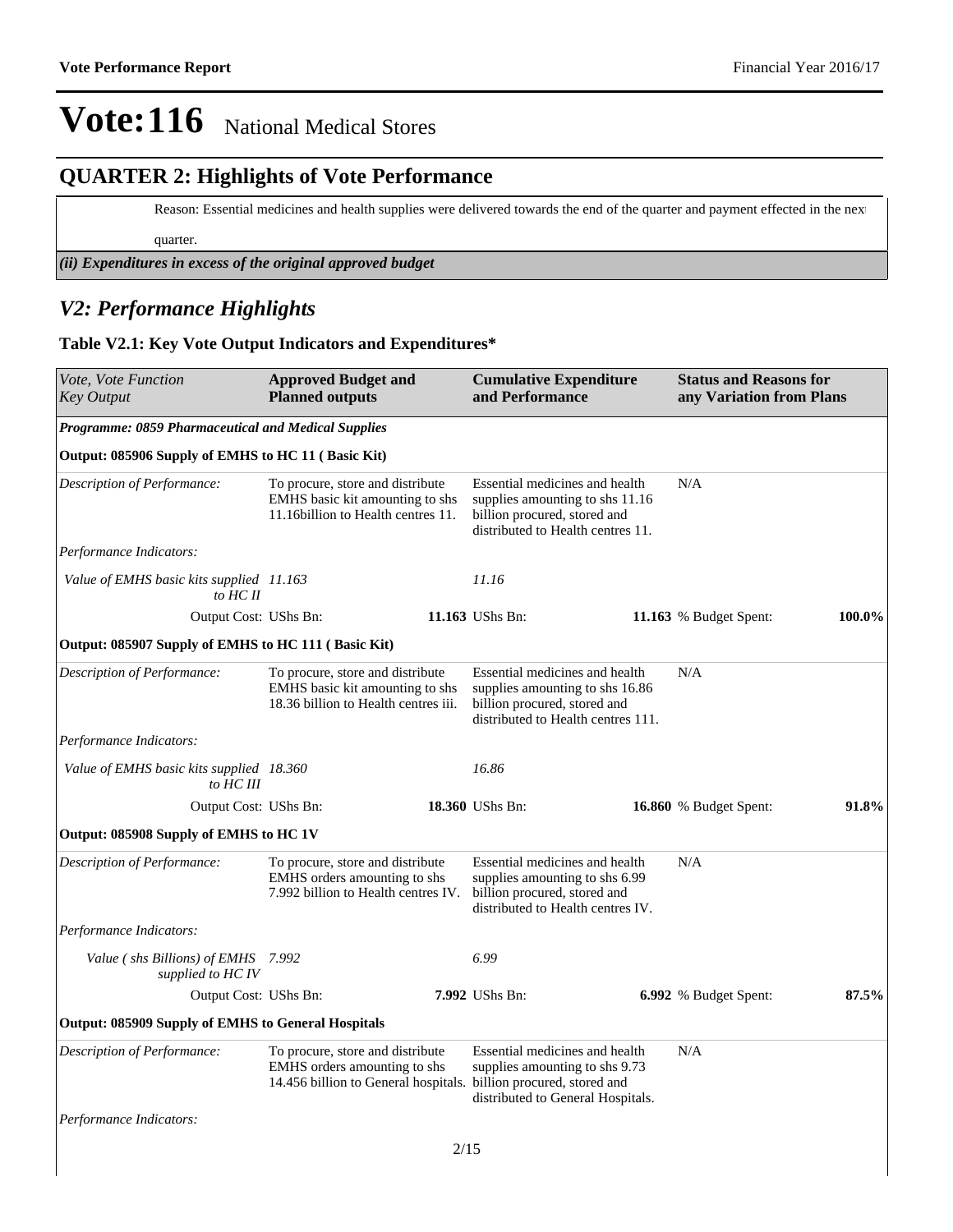| Value (shs Billions) of EMHS 14.456                                                        |                                                                                                                                                                            |      | 9.73                                                                                                                                                                                                   |                               |       |
|--------------------------------------------------------------------------------------------|----------------------------------------------------------------------------------------------------------------------------------------------------------------------------|------|--------------------------------------------------------------------------------------------------------------------------------------------------------------------------------------------------------|-------------------------------|-------|
| procured and supplied to General<br>Hospitals                                              |                                                                                                                                                                            |      |                                                                                                                                                                                                        |                               |       |
| Output Cost: UShs Bn:                                                                      |                                                                                                                                                                            |      | 14.456 UShs Bn:                                                                                                                                                                                        | 9.728 % Budget Spent:         | 67.3% |
| <b>Output: 085910 Supply of EMHS to Regional Referral Hospitals</b>                        |                                                                                                                                                                            |      |                                                                                                                                                                                                        |                               |       |
| Description of Performance:                                                                | To procure, store and distribute<br>EMHS orders amounting to shs<br>13.024 billion to Regional Referral<br>Hospitals.                                                      |      | Essential medicines and health<br>supplies amounting to shs 11.52<br>billion procured, stored and<br>distributed to Regional Referral<br>Hospitals.                                                    | N/A                           |       |
| Performance Indicators:                                                                    |                                                                                                                                                                            |      |                                                                                                                                                                                                        |                               |       |
| Value (shs Billions) of EMHS 13.024<br>supplied to Regional Referral<br>Hospitals          |                                                                                                                                                                            |      | 11.52                                                                                                                                                                                                  |                               |       |
| Output Cost: UShs Bn:                                                                      |                                                                                                                                                                            |      | 13.024 UShs Bn:                                                                                                                                                                                        | 11.524 % Budget Spent:        | 88.5% |
| Output: 085911 Supply of EMHS to National Referral Hospitals                               |                                                                                                                                                                            |      |                                                                                                                                                                                                        |                               |       |
| Description of Performance:                                                                | To procure, store and distribute<br>EMHS orders amounting to shs<br>12.366 billion to National Referral<br>Hospitals.                                                      |      | Essential medicines and health<br>supplies amounting to shs 11.37<br>billion procured, stored and<br>distributed to National Referral<br>Hospitals.                                                    | N/A                           |       |
| Performance Indicators:                                                                    |                                                                                                                                                                            |      |                                                                                                                                                                                                        |                               |       |
| Value (shs Billions) of EMHS 12.366<br>supplied to National Referral<br>Hospitals          |                                                                                                                                                                            |      | 11.37                                                                                                                                                                                                  |                               |       |
| Output Cost: UShs Bn:                                                                      |                                                                                                                                                                            |      | 12.366 UShs Bn:                                                                                                                                                                                        | <b>11.366</b> % Budget Spent: | 91.9% |
| Output: 085912 Supply of ACTs and ARVs to accredited facilities                            |                                                                                                                                                                            |      |                                                                                                                                                                                                        |                               |       |
| Description of Performance:                                                                | To procure, store and distribute<br>ACTS, ARVS and Anti TB<br>medicines amounting to shs 110<br>billion to health facilities and<br>accredited centres in case of<br>ARVS. |      | ACTS, ARVS and Anti-TB drugs N/A<br>amounting to shs 68 billion<br>procured, stored and distributed all<br>health facilities and accredited<br>centres.                                                |                               |       |
| <i>Performance Indicators:</i>                                                             |                                                                                                                                                                            |      |                                                                                                                                                                                                        |                               |       |
| Value(Shs billions) of ACTs, ARVs 110<br>and TB Medicines supplied to<br>health Facilities |                                                                                                                                                                            |      | 68                                                                                                                                                                                                     |                               |       |
| Output Cost: UShs Bn:                                                                      |                                                                                                                                                                            |      | 110.000 UShs Bn:                                                                                                                                                                                       | 68.000 % Budget Spent:        | 61.8% |
| <b>Output: 085913 Supply of EMHS to Specialised Units</b>                                  |                                                                                                                                                                            |      |                                                                                                                                                                                                        |                               |       |
| Description of Performance:                                                                | To procure, store and distribute<br>specialised items amounting to shs<br>18.104 billion to UHI, UCI,<br>UBTS and treatment of jiggers.                                    |      | Essential medicines and health<br>supplies amounting to shs 16.10<br>billion procured, stored and<br>distributed to specialised units i.e.<br>UHI, UCI, UBTS and supplies for<br>treatment of Jiggers. | N/A                           |       |
| Performance Indicators:                                                                    |                                                                                                                                                                            |      |                                                                                                                                                                                                        |                               |       |
| Value (shs Billions) of specialised 18.104<br>medicines supplied to specialized<br>units   |                                                                                                                                                                            | 3/15 | 16.10                                                                                                                                                                                                  |                               |       |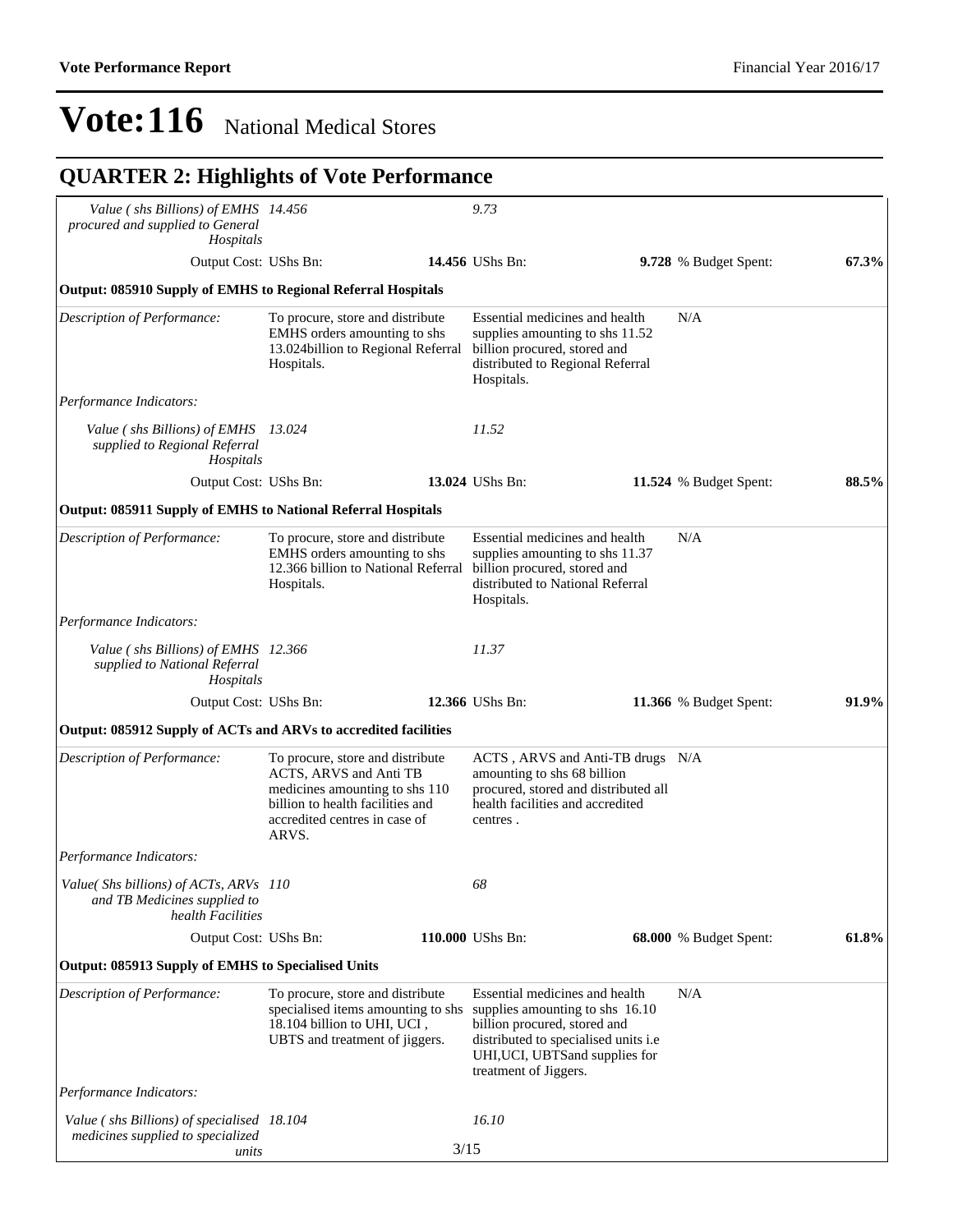### **QUARTER 2: Highlights of Vote Performance**

| Vote, Vote Function<br><b>Key Output</b>                                                        | <b>Approved Budget and</b><br><b>Planned outputs</b>                                                                                                        |  | <b>Cumulative Expenditure</b><br>and Performance                                                               |  | <b>Status and Reasons for</b><br>any Variation from Plans |        |
|-------------------------------------------------------------------------------------------------|-------------------------------------------------------------------------------------------------------------------------------------------------------------|--|----------------------------------------------------------------------------------------------------------------|--|-----------------------------------------------------------|--------|
| Output Cost: UShs Bn:                                                                           |                                                                                                                                                             |  | 18.104 UShs Bn:                                                                                                |  | 16.104 % Budget Spent:                                    | 89.0%  |
| <b>Output: 085914 Supply of Emergency and Donated Medicines</b>                                 |                                                                                                                                                             |  |                                                                                                                |  |                                                           |        |
| Description of Performance:                                                                     | To cordinate clearing and<br>distribution of emergency and<br>donated items amounting to shs 2.5 health supplies at a cost of shs 1<br>billion              |  | Donated and emergency supplies<br>cleared, stored and distributed to<br>billion.                               |  | N/A                                                       |        |
| Performance Indicators:                                                                         |                                                                                                                                                             |  |                                                                                                                |  |                                                           |        |
| Value (shs Billions) spent on 2.5<br>emergencies, donations and related<br>costs                |                                                                                                                                                             |  | 1                                                                                                              |  |                                                           |        |
| Output Cost: UShs Bn:                                                                           |                                                                                                                                                             |  | 2.500 UShs Bn:                                                                                                 |  | 1.000 % Budget Spent:                                     | 40.0%  |
| <b>Output: 085915 Supply of Reproductive Health Items</b>                                       |                                                                                                                                                             |  |                                                                                                                |  |                                                           |        |
| Description of Performance:                                                                     | To procure, store and distribute<br>Reproductive health supplies<br>amounting to shs 8 billion to health procured, stored and distributed to<br>facilities. |  | Reproductive health supplies<br>amounting to shs. 6.51 billion<br>health facilities.                           |  | N/A                                                       |        |
| Performance Indicators:                                                                         |                                                                                                                                                             |  |                                                                                                                |  |                                                           |        |
| Value(Shs billions) of Reproductive 8<br>health commodities distributed to<br>health Facilities |                                                                                                                                                             |  | 6.51                                                                                                           |  |                                                           |        |
| Output Cost: UShs Bn:                                                                           |                                                                                                                                                             |  | 8.000 UShs Bn:                                                                                                 |  | 6.510 % Budget Spent:                                     | 81.4%  |
| <b>Output: 085916 Immunisation Supplies</b>                                                     |                                                                                                                                                             |  |                                                                                                                |  |                                                           |        |
| Description of Performance:                                                                     | To procure, store and distribute<br>immunisation supplies and<br>Hepatitis B Vaccine amounting to<br>shs 17 billion to health facilities.                   |  | Immunisation supplies amounting<br>to shs 17 billion procured, stored<br>and distributed to health facilities. |  | N/A                                                       |        |
| Performance Indicators:                                                                         |                                                                                                                                                             |  |                                                                                                                |  |                                                           |        |
| Value of vaccines supplied to health 17<br>facilities                                           |                                                                                                                                                             |  | 17                                                                                                             |  |                                                           |        |
| Output Cost: UShs Bn:                                                                           |                                                                                                                                                             |  | 17.000 UShs Bn:                                                                                                |  | 17.000 % Budget Spent:                                    | 100.0% |
| <b>Program Cost:</b>                                                                            | UShs Bn:                                                                                                                                                    |  | 237.964 UShs Bn:                                                                                               |  | 176.247 $%$ Budget Spent:                                 | 74.1%  |
| <b>Total Cost for Vote:</b>                                                                     | UShs Bn:                                                                                                                                                    |  | 237.964 UShs Bn:                                                                                               |  | 176.247 % Budget Spent:                                   | 74.1%  |

#### **Performance highlights for the Quarter**

Challenges for execution of the budget include the sustained depreciation of Uganda shillings against the dollar and other International currencies. This issue has affected performance in that funds are received in Uganda Shillings whereas 95% of the contracts for medicines and medical supplies are dominated in (USD) dollars. Further more facilities with inadequate funds like Uganda Blood Transfusion Services whose budget ran out in the first quarter of the FY 2016/17 and therefore require supplementary budget to ensure blood supply up to the end of the Financial Year.

#### *V3: Details of Releases and Expenditure*

#### **Table V3.1: GoU Releases and Expenditure by Output\***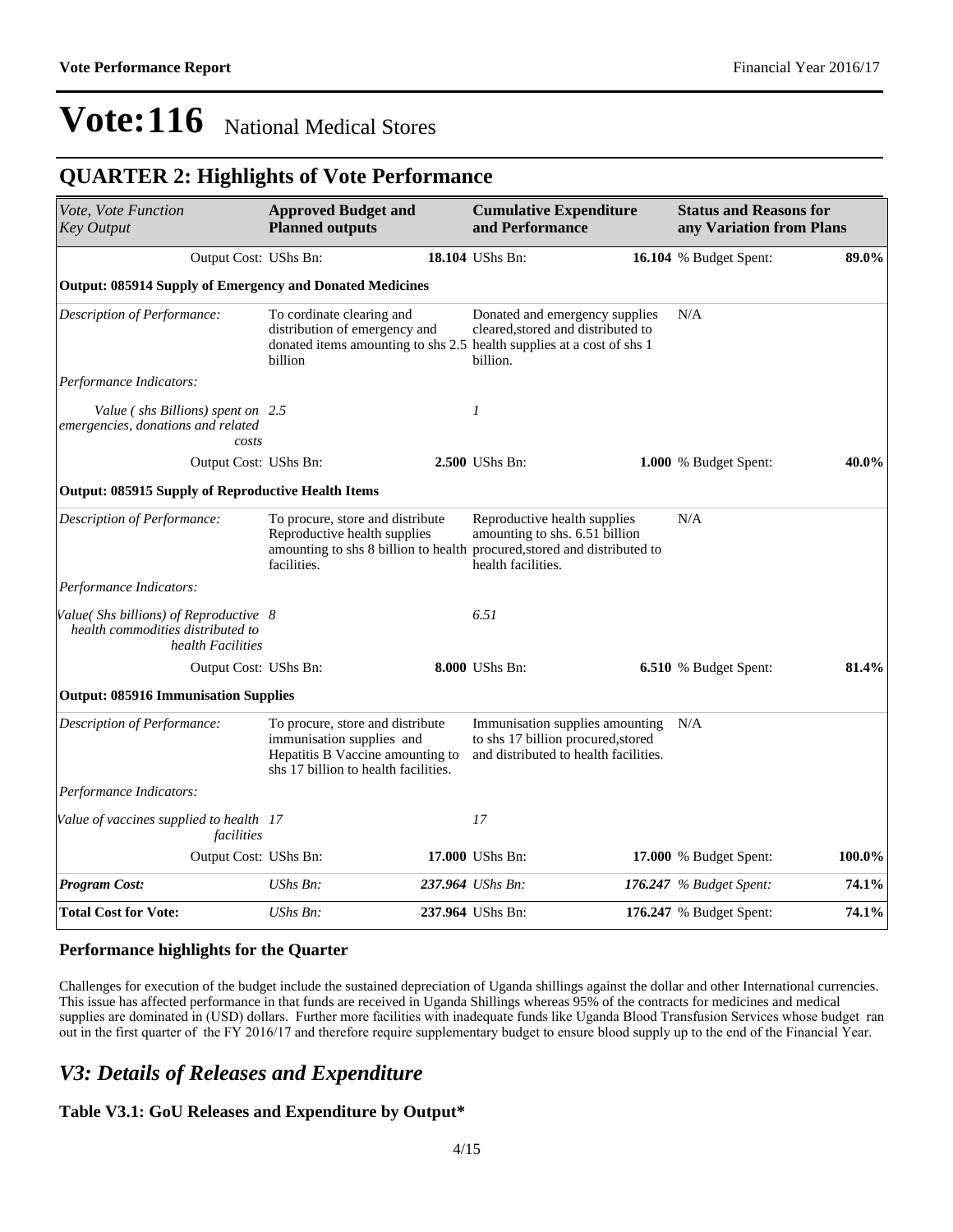### **QUARTER 2: Highlights of Vote Performance**

| <b>Billion Uganda Shillings</b>                           | Approved<br><b>Budget</b> | <b>Released</b> | <b>Spent</b> | $%$ GoU<br><b>Budget</b><br><b>Released</b> | $%$ GoU<br><b>Budget</b><br><b>Spent</b> | $%$ GoU<br><b>Releases</b><br><b>Spent</b> |
|-----------------------------------------------------------|---------------------------|-----------------|--------------|---------------------------------------------|------------------------------------------|--------------------------------------------|
| <b>Program 0859 Pharmaceutical and Medical Supplies</b>   | 237.96                    | 181.25          | 181.23       | 76.2%                                       | 76.2%                                    | 100.0%                                     |
| <b>Class: Outputs Provided</b>                            | 237.96                    | 181.25          | 181.23       | 76.2%                                       | 76.2%                                    | 100.0%                                     |
| 085906 Supply of EMHS to HC 11 (Basic Kit)                | 11.16                     | 11.16           | 11.16        | 100.0%                                      | 100.0%                                   | 100.0%                                     |
| 085907 Supply of EMHS to HC 111 (Basic Kit)               | 18.36                     | 16.86           | 16.86        | 91.8%                                       | 91.8%                                    | 100.0%                                     |
| 085908 Supply of EMHS to HC 1V                            | 7.99                      | 6.99            | 6.99         | 87.5%                                       | 87.5%                                    | 100.0%                                     |
| 085909 Supply of EMHS to General Hospitals                | 14.46                     | 9.73            | 9.73         | 67.3%                                       | 67.3%                                    | 100.0%                                     |
| 085910 Supply of EMHS to Regional Referral Hospitals      | 13.02                     | 11.52           | 11.52        | 88.5%                                       | 88.5%                                    | 100.0%                                     |
| 085911 Supply of EMHS to National Referral Hospitals      | 12.37                     | 11.37           | 11.37        | 91.9%                                       | 91.9%                                    | 100.0%                                     |
| 085912 Supply of ACTs and ARVs to accredited facilities   | 110.00                    | 68.00           | 68.00        | 61.8%                                       | 61.8%                                    | 100.0%                                     |
| 085913 Supply of EMHS to Specialised Units                | 18.10                     | 16.10           | 16.10        | 89.0%                                       | 89.0%                                    | 100.0%                                     |
| 085914 Supply of Emergency and Donated Medicines          | 2.50                      | 1.00            | 1.00         | 40.0%                                       | 40.0%                                    | 100.0%                                     |
| 085915 Supply of Reproductive Health Items                | 8.00                      | 6.51            | 6.51         | 81.4%                                       | 81.4%                                    | 100.0%                                     |
| 085916 Immunisation Supplies                              | 17.00                     | 17.00           | 17.00        | 100.0%                                      | 100.0%                                   | 100.0%                                     |
| 085917 Supply of Lab Commodities to accredited Facilities | 5.00                      | 5.00            | 4.98         | 100.0%                                      | 99.6%                                    | 99.6%                                      |
| <b>Total for Vote</b>                                     | 237.96                    | 181.25          | 181.23       | 76.2%                                       | 76.2%                                    | 100.0%                                     |

#### **Table V3.2: 2016/17 GoU Expenditure by Item**

| <b>Billion Uganda Shillings</b>          | Approved<br><b>Budget</b> | <b>Released</b> | <b>Spent</b>  | $%$ GoU<br><b>Budget</b><br><b>Released</b> | $%$ GoU<br><b>Budget</b><br><b>Spent</b> | $%$ GoU<br><b>Releases</b><br><b>Spent</b> |
|------------------------------------------|---------------------------|-----------------|---------------|---------------------------------------------|------------------------------------------|--------------------------------------------|
| Class: Outputs Provided                  | 237.96                    | 181.25          | <b>181.23</b> | 76.2%                                       | 76.2%                                    | 100.0%                                     |
| 224001 Medical and Agricultural supplies | 237.96                    | 181.25          | 181.23        | 76.2%                                       | 76.2%                                    | 100.0%                                     |
| <b>Total for Vote</b>                    | 237.96                    | 181.25          | 181.23        | 76.2%                                       | 76.2%                                    | 100.0%                                     |

#### **Table V3.3: GoU Releases and Expenditure by Project and Programme\***

| Billion Uganda Shillings                                | Approved<br><b>Budget</b> | <b>Released</b> | <b>Spent</b> | $%$ GoU<br><b>Budget</b><br><b>Released</b> | $%$ GoU<br><b>Budget</b><br><b>Spent</b> | $%$ GoU<br><b>Releases</b><br><b>Spent</b> |
|---------------------------------------------------------|---------------------------|-----------------|--------------|---------------------------------------------|------------------------------------------|--------------------------------------------|
| <b>Program 0859 Pharmaceutical and Medical Supplies</b> | 237.96                    | 181.25          | 181.23       | $76.2\%$                                    | $76.2\%$                                 | $100.0\%$                                  |
| <b>Recurrent SubProgrammes</b>                          |                           |                 |              |                                             |                                          |                                            |
| 01 Pharmaceuticals and Other Health Supplies            | 237.96                    | 181.25          | 181.23       | 76.2%                                       | 76.2%                                    | 100.0%                                     |
| <b>Total for Vote</b>                                   | 237.96                    | 181.25          | 181.23       | $76.2\%$                                    | $76.2\%$                                 | $100.0\%$                                  |

#### **Table V3.4: External Financing Releases and Expenditure by Sub Programme**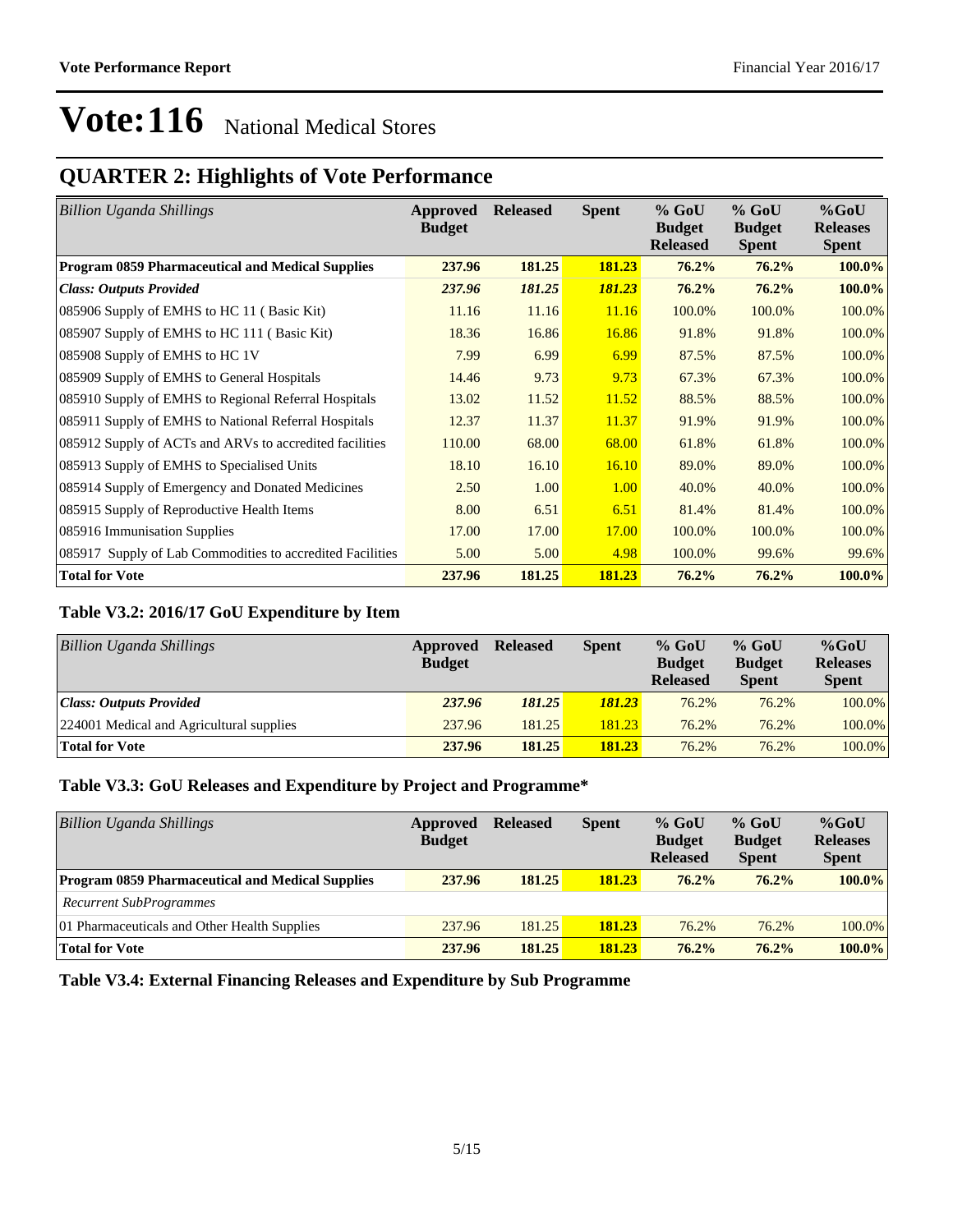| <b>Annual Planned Outputs</b>                                                                                                                                                                | <b>Cumulative Outputs Achieved by</b><br><b>End of Quarter</b>                                                                           | <b>Cumulative Expenditures made by</b><br>the End of the Quarter to<br><b>Deliver Cumulative Outputs</b> | <b>UShs</b><br><b>Thousand</b> |
|----------------------------------------------------------------------------------------------------------------------------------------------------------------------------------------------|------------------------------------------------------------------------------------------------------------------------------------------|----------------------------------------------------------------------------------------------------------|--------------------------------|
| <b>Program: 59 Pharmaceutical and Medical Supplies</b>                                                                                                                                       |                                                                                                                                          |                                                                                                          |                                |
| <b>Recurrent Programmes</b>                                                                                                                                                                  |                                                                                                                                          |                                                                                                          |                                |
| <b>Subprogram: 01 Pharmaceuticals and Other Health Supplies</b>                                                                                                                              |                                                                                                                                          |                                                                                                          |                                |
| <b>Outputs Provided</b>                                                                                                                                                                      |                                                                                                                                          |                                                                                                          |                                |
| Output: 06 Supply of EMHS to HC 11 (Basic Kit)                                                                                                                                               |                                                                                                                                          |                                                                                                          |                                |
| Procure, store and distribute essential<br>medicines and health supplies amounting<br>to shs 2.790 billion to Health centres 11.                                                             | Essential medicines and health supplies<br>amounting to shs 11.163 billion procured,<br>stored and distributed to Health centres<br>11.  | <b>Item</b><br>224001 Medical and Agricultural supplies                                                  | Spent<br>11,163,237            |
| <b>Reasons for Variation in performance</b>                                                                                                                                                  |                                                                                                                                          |                                                                                                          |                                |
| N/A                                                                                                                                                                                          |                                                                                                                                          |                                                                                                          |                                |
|                                                                                                                                                                                              |                                                                                                                                          | <b>Total</b>                                                                                             | 11,163,237                     |
|                                                                                                                                                                                              |                                                                                                                                          | Wage Recurrent                                                                                           | $\theta$                       |
|                                                                                                                                                                                              |                                                                                                                                          | Non Wage Recurrent                                                                                       | 11,163,237                     |
|                                                                                                                                                                                              |                                                                                                                                          | AIA                                                                                                      | $\boldsymbol{0}$               |
| Output: 07 Supply of EMHS to HC 111 (Basic Kit)                                                                                                                                              |                                                                                                                                          |                                                                                                          |                                |
| Procure, store and distribute essential<br>medicines and health supplies amounting<br>to shs 4,589 billion to Health centres 111<br>(HC111).                                                 | Essential medicines and health supplies<br>amounting to shs 16.860 billion procured,<br>stored and distributed to Health centres<br>111. | <b>Item</b><br>224001 Medical and Agricultural supplies                                                  | <b>Spent</b><br>16,860,000     |
| <b>Reasons for Variation in performance</b>                                                                                                                                                  |                                                                                                                                          |                                                                                                          |                                |
| N/A                                                                                                                                                                                          |                                                                                                                                          |                                                                                                          |                                |
|                                                                                                                                                                                              |                                                                                                                                          | <b>Total</b>                                                                                             | 16,860,000                     |
|                                                                                                                                                                                              |                                                                                                                                          | Wage Recurrent                                                                                           | $\Omega$                       |
|                                                                                                                                                                                              |                                                                                                                                          | Non Wage Recurrent                                                                                       | 16,860,000                     |
|                                                                                                                                                                                              |                                                                                                                                          | AIA                                                                                                      | $\boldsymbol{0}$               |
| Output: 08 Supply of EMHS to HC 1V                                                                                                                                                           |                                                                                                                                          |                                                                                                          |                                |
| Procure, store and distribute essential<br>medicines and health supplies amounting<br>to shs 2.397 billion to Health centres 1V<br>$(HC1V)$ .<br><b>Reasons for Variation in performance</b> | Essential medicines and health supplies<br>amounting to shs 6.992 billion procured,<br>stored and distributed to Health centres<br>IV.   | <b>Item</b><br>224001 Medical and Agricultural supplies                                                  | Spent<br>6,992,000             |
| N/A                                                                                                                                                                                          |                                                                                                                                          |                                                                                                          |                                |
|                                                                                                                                                                                              |                                                                                                                                          | <b>Total</b>                                                                                             | 6,992,000                      |
|                                                                                                                                                                                              |                                                                                                                                          |                                                                                                          | 0                              |
|                                                                                                                                                                                              |                                                                                                                                          | Wage Recurrent                                                                                           | 6,992,000                      |
|                                                                                                                                                                                              |                                                                                                                                          | Non Wage Recurrent                                                                                       |                                |
| <b>Output: 09 Supply of EMHS to General Hospitals</b>                                                                                                                                        |                                                                                                                                          | AIA                                                                                                      | $\boldsymbol{0}$               |
| Procure, store and distribute essential                                                                                                                                                      | Essential medicines and health supplies                                                                                                  | <b>Item</b>                                                                                              | <b>Spent</b>                   |
| medicines and health supplies amounting amounting to shs 9.728 billion procured,<br>to shs 5.914 billion to General Hospitals.                                                               | stored and distributed to General<br>Hospitals.                                                                                          | 224001 Medical and Agricultural supplies                                                                 | 9,728,000                      |
| <b>Reasons for Variation in performance</b>                                                                                                                                                  |                                                                                                                                          |                                                                                                          |                                |
| N/A                                                                                                                                                                                          |                                                                                                                                          |                                                                                                          |                                |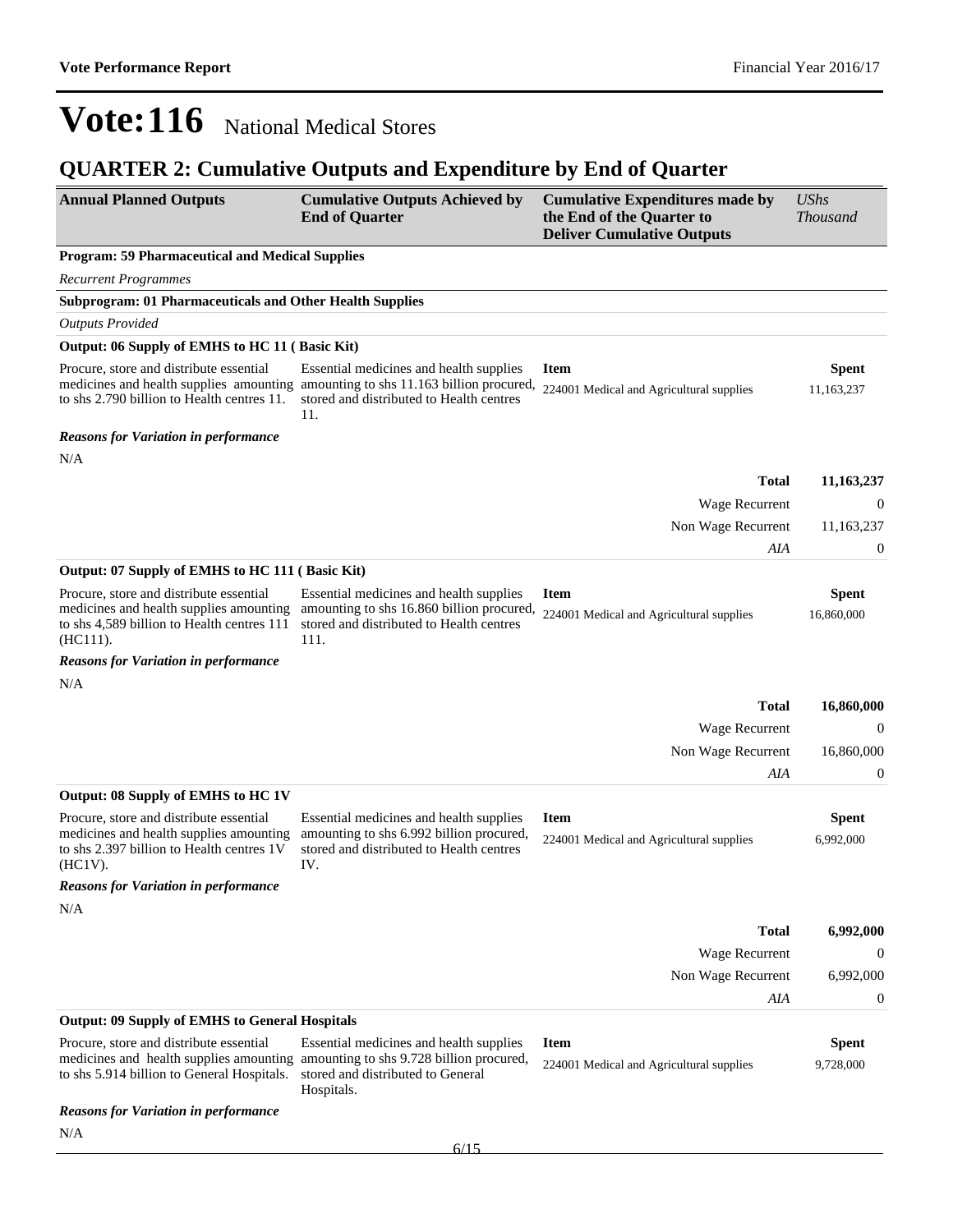| <b>Annual Planned Outputs</b>                                                                                                                                                                       | <b>Cumulative Outputs Achieved by</b><br><b>End of Quarter</b>                                                                                                                                       | <b>Cumulative Expenditures made by</b><br>the End of the Quarter to<br><b>Deliver Cumulative Outputs</b> | <b>UShs</b><br><b>Thousand</b> |
|-----------------------------------------------------------------------------------------------------------------------------------------------------------------------------------------------------|------------------------------------------------------------------------------------------------------------------------------------------------------------------------------------------------------|----------------------------------------------------------------------------------------------------------|--------------------------------|
|                                                                                                                                                                                                     |                                                                                                                                                                                                      | <b>Total</b>                                                                                             | 9,728,000                      |
|                                                                                                                                                                                                     |                                                                                                                                                                                                      | Wage Recurrent                                                                                           | $\mathbf{0}$                   |
|                                                                                                                                                                                                     |                                                                                                                                                                                                      | Non Wage Recurrent                                                                                       | 9,728,000                      |
|                                                                                                                                                                                                     |                                                                                                                                                                                                      | AIA                                                                                                      | $\boldsymbol{0}$               |
| <b>Output: 10 Supply of EMHS to Regional Referral Hospitals</b>                                                                                                                                     |                                                                                                                                                                                                      |                                                                                                          |                                |
| Procure, store and distribute essential<br>medicines and health supplies amounting<br>to shs 3.721 billion to Regional Referral<br>Hospitals.                                                       | Essential medicines and health supplies<br>amounting to shs 11.524 billion procured,<br>stored and distributed to Regional<br>Referral Hospitals.                                                    | <b>Item</b><br>224001 Medical and Agricultural supplies                                                  | <b>Spent</b><br>11,524,000     |
| <b>Reasons for Variation in performance</b>                                                                                                                                                         |                                                                                                                                                                                                      |                                                                                                          |                                |
| N/A                                                                                                                                                                                                 |                                                                                                                                                                                                      |                                                                                                          |                                |
|                                                                                                                                                                                                     |                                                                                                                                                                                                      | <b>Total</b>                                                                                             | 11,524,000                     |
|                                                                                                                                                                                                     |                                                                                                                                                                                                      | <b>Wage Recurrent</b>                                                                                    | 0                              |
|                                                                                                                                                                                                     |                                                                                                                                                                                                      | Non Wage Recurrent                                                                                       | 11,524,000                     |
|                                                                                                                                                                                                     |                                                                                                                                                                                                      | AIA                                                                                                      | $\mathbf{0}$                   |
| <b>Output: 11 Supply of EMHS to National Referral Hospitals</b><br>Procure, store and distribute essential                                                                                          | Essential medicines and health supplies                                                                                                                                                              | <b>Item</b>                                                                                              | <b>Spent</b>                   |
| medicines and health supplies amounting<br>to shs. 3.809 billion to National Referral<br>Hospitals.                                                                                                 | amounting to shs 11.366 billion procured,<br>stored and distributed to National<br>Referral Hospitals.                                                                                               | 224001 Medical and Agricultural supplies                                                                 | 11,365,600                     |
| <b>Reasons for Variation in performance</b>                                                                                                                                                         |                                                                                                                                                                                                      |                                                                                                          |                                |
| N/A                                                                                                                                                                                                 |                                                                                                                                                                                                      |                                                                                                          |                                |
|                                                                                                                                                                                                     |                                                                                                                                                                                                      | <b>Total</b>                                                                                             | 11,365,600                     |
|                                                                                                                                                                                                     |                                                                                                                                                                                                      | Wage Recurrent                                                                                           | $\theta$                       |
|                                                                                                                                                                                                     |                                                                                                                                                                                                      | Non Wage Recurrent                                                                                       | 11,365,600                     |
|                                                                                                                                                                                                     |                                                                                                                                                                                                      | AIA                                                                                                      | $\boldsymbol{0}$               |
| Output: 12 Supply of ACTs and ARVs to accredited facilities                                                                                                                                         |                                                                                                                                                                                                      |                                                                                                          |                                |
| Procure, store and distribute ACTS,<br>ARVS and Anti-TB drugs amounting to<br>shs $2.04$ billion $38$ billion and shs 4<br>billion respectively to all health facilities<br>and accredited centres. | ACTS, ARVS and Anti-TB drugs<br>amounting to shs 68 billion procured,<br>stored and distributed all health facilities<br>and accredited centres.                                                     | <b>Item</b><br>224001 Medical and Agricultural supplies                                                  | <b>Spent</b><br>68,000,000     |
| <b>Reasons for Variation in performance</b>                                                                                                                                                         |                                                                                                                                                                                                      |                                                                                                          |                                |
| N/A                                                                                                                                                                                                 |                                                                                                                                                                                                      |                                                                                                          |                                |
|                                                                                                                                                                                                     |                                                                                                                                                                                                      | <b>Total</b>                                                                                             | 68,000,000                     |
|                                                                                                                                                                                                     |                                                                                                                                                                                                      | Wage Recurrent                                                                                           | $\theta$                       |
|                                                                                                                                                                                                     |                                                                                                                                                                                                      | Non Wage Recurrent                                                                                       | 68,000,000                     |
|                                                                                                                                                                                                     |                                                                                                                                                                                                      | AIA                                                                                                      | $\boldsymbol{0}$               |
| <b>Output: 13 Supply of EMHS to Specialised Units</b>                                                                                                                                               |                                                                                                                                                                                                      |                                                                                                          |                                |
| Procure, store and distribute essential<br>to shs 7.217 billion to specialised units<br>i.e UHI, UCI, UBTS and deliver supplies i.e UHI, UCI, UBTS and supplies for<br>for treatment of Jiggers.    | Essential medicines and health supplies<br>medicines and health supplies amounting amounting to shs 16.104 billion procured,<br>stored and distributed to specialised units<br>treatment of Jiggers. | <b>Item</b><br>224001 Medical and Agricultural supplies                                                  | <b>Spent</b><br>16,103,630     |
| <b>Reasons for Variation in performance</b>                                                                                                                                                         | 7/15                                                                                                                                                                                                 |                                                                                                          |                                |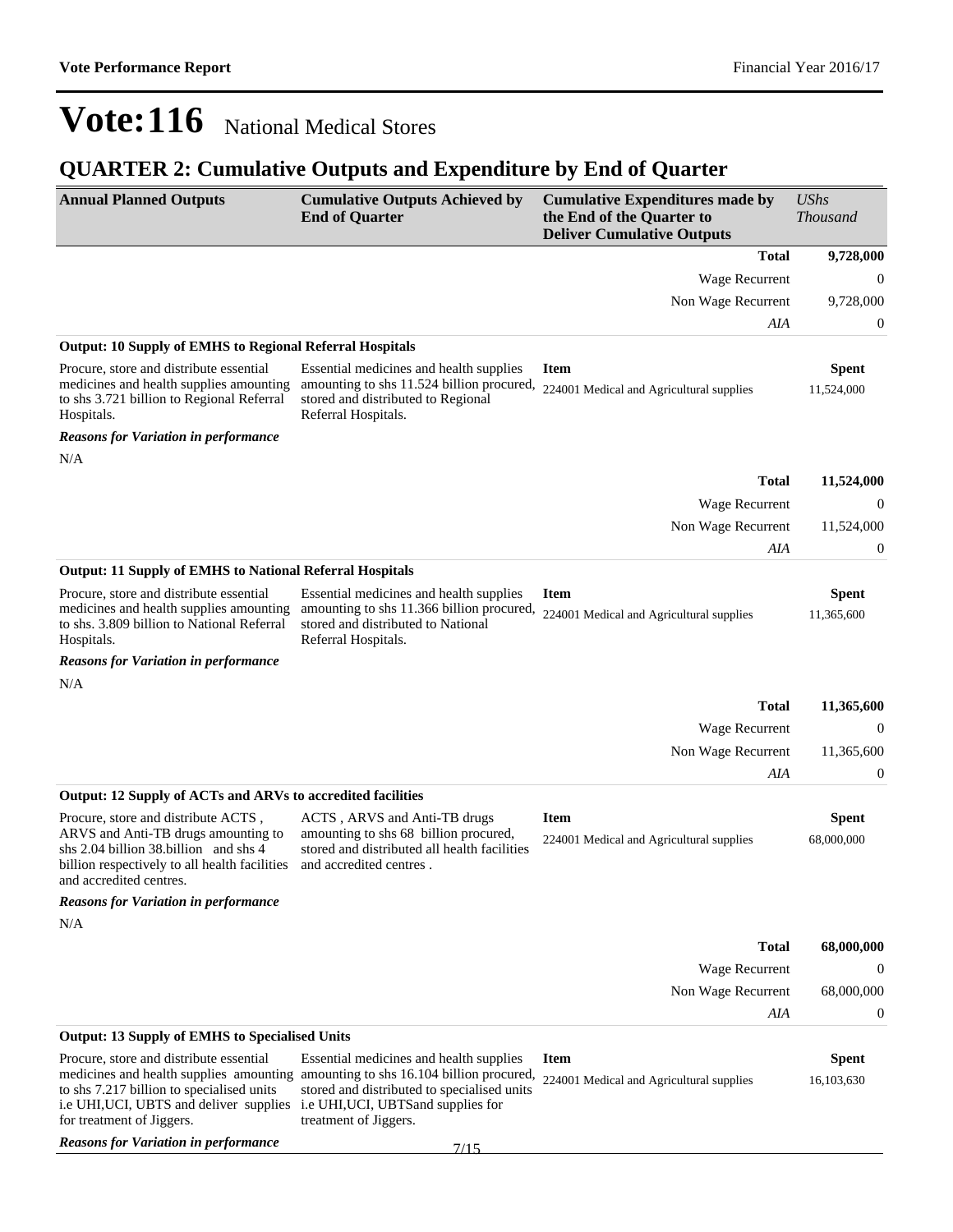| <b>Annual Planned Outputs</b>                                                                                                                              | <b>Cumulative Outputs Achieved by</b><br><b>End of Quarter</b>                                                      | <b>Cumulative Expenditures made by</b><br>the End of the Quarter to<br><b>Deliver Cumulative Outputs</b> | <b>UShs</b><br><b>Thousand</b> |
|------------------------------------------------------------------------------------------------------------------------------------------------------------|---------------------------------------------------------------------------------------------------------------------|----------------------------------------------------------------------------------------------------------|--------------------------------|
| N/A                                                                                                                                                        |                                                                                                                     |                                                                                                          |                                |
|                                                                                                                                                            |                                                                                                                     | <b>Total</b>                                                                                             | 16,103,630                     |
|                                                                                                                                                            |                                                                                                                     | Wage Recurrent                                                                                           | $\theta$                       |
|                                                                                                                                                            |                                                                                                                     | Non Wage Recurrent                                                                                       | 16,103,630                     |
|                                                                                                                                                            |                                                                                                                     | AIA                                                                                                      | 0                              |
| <b>Output: 14 Supply of Emergency and Donated Medicines</b>                                                                                                |                                                                                                                     |                                                                                                          |                                |
| Donated and emergency supplies<br>cleared, stored and distributed to health<br>supplies at a cost of shs 1.billion.                                        | Donated and emergency supplies<br>cleared, stored and distributed to health<br>supplies at a cost of shs 1 billion. | <b>Item</b><br>224001 Medical and Agricultural supplies                                                  | <b>Spent</b><br>1,000,000      |
| <b>Reasons for Variation in performance</b>                                                                                                                |                                                                                                                     |                                                                                                          |                                |
| N/A                                                                                                                                                        |                                                                                                                     |                                                                                                          |                                |
|                                                                                                                                                            |                                                                                                                     | <b>Total</b>                                                                                             | 1,000,000                      |
|                                                                                                                                                            |                                                                                                                     | Wage Recurrent                                                                                           | $\theta$                       |
|                                                                                                                                                            |                                                                                                                     | Non Wage Recurrent                                                                                       | 1,000,000                      |
|                                                                                                                                                            |                                                                                                                     | AIA                                                                                                      | $\boldsymbol{0}$               |
| <b>Output: 15 Supply of Reproductive Health Items</b>                                                                                                      |                                                                                                                     |                                                                                                          |                                |
| Procure, store and distribute reproductive Reproductive health supplies amounting<br>health supplies amounting to shs 3.2<br>billion to health facilities. | to shs 6.510 billion procured, stored and<br>distributed to health facilities.                                      | <b>Item</b><br>224001 Medical and Agricultural supplies                                                  | <b>Spent</b><br>6,510,043      |
| <b>Reasons for Variation in performance</b>                                                                                                                |                                                                                                                     |                                                                                                          |                                |
| N/A                                                                                                                                                        |                                                                                                                     |                                                                                                          |                                |
|                                                                                                                                                            |                                                                                                                     | Total                                                                                                    | 6,510,043                      |
|                                                                                                                                                            |                                                                                                                     | Wage Recurrent                                                                                           | $\boldsymbol{0}$               |
|                                                                                                                                                            |                                                                                                                     | Non Wage Recurrent                                                                                       | 6,510,043                      |
|                                                                                                                                                            |                                                                                                                     | AIA                                                                                                      | $\mathbf{0}$                   |
| <b>Output: 16 Immunisation Supplies</b>                                                                                                                    |                                                                                                                     |                                                                                                          |                                |
| Procure, store and distribute<br>immunisation supplies and Hepatitis B<br>Vaccines amounting to shs 6.8 billion to<br>health facilities.                   | Immunisation supplies amounting to shs<br>17 billion procured, stored and distributed<br>to health facilities.      | <b>Item</b><br>224001 Medical and Agricultural supplies                                                  | <b>Spent</b><br>17,000,000     |
| <b>Reasons for Variation in performance</b>                                                                                                                |                                                                                                                     |                                                                                                          |                                |
| N/A                                                                                                                                                        |                                                                                                                     |                                                                                                          |                                |
|                                                                                                                                                            |                                                                                                                     | <b>Total</b>                                                                                             | 17,000,000                     |
|                                                                                                                                                            |                                                                                                                     | Wage Recurrent                                                                                           | $\mathbf{0}$                   |
|                                                                                                                                                            |                                                                                                                     | Non Wage Recurrent                                                                                       | 17,000,000                     |
|                                                                                                                                                            |                                                                                                                     | AIA                                                                                                      | $\boldsymbol{0}$               |
| <b>Output: 17 Supply of Lab Commodities to accredited Facilities</b>                                                                                       |                                                                                                                     |                                                                                                          |                                |
| Laboratory Commodities amounting to<br>shs 2 billion procured, stored and<br>distributed to health facilities.                                             | Laboratory commodities amounting to<br>shs 4.979 billion procured, stored and<br>distributed to health facilities.  | <b>Item</b><br>224001 Medical and Agricultural supplies                                                  | <b>Spent</b><br>4,978,647      |
| <b>Reasons for Variation in performance</b>                                                                                                                |                                                                                                                     |                                                                                                          |                                |
|                                                                                                                                                            | Laboratory supplies were delivered towards the end of the quarter and payment effected in the next quarter.         |                                                                                                          |                                |
|                                                                                                                                                            |                                                                                                                     | <b>Total</b>                                                                                             | 4,978,647                      |
|                                                                                                                                                            | 8/15                                                                                                                |                                                                                                          |                                |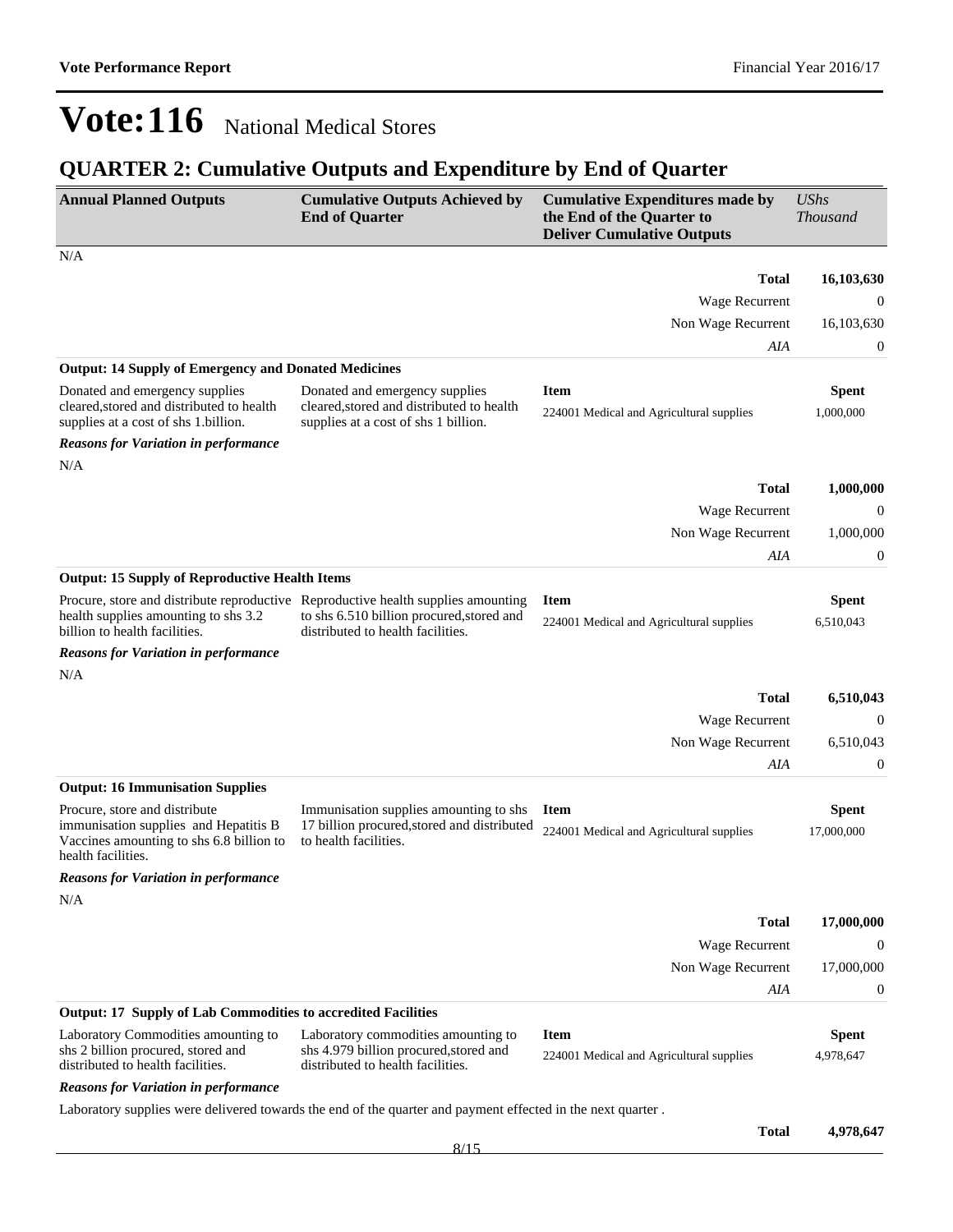| <b>Annual Planned Outputs</b> | <b>Cumulative Outputs Achieved by</b><br><b>End of Quarter</b> | <b>Cumulative Expenditures made by</b><br>the End of the Quarter to<br><b>Deliver Cumulative Outputs</b> | <b>UShs</b><br><b>Thousand</b> |
|-------------------------------|----------------------------------------------------------------|----------------------------------------------------------------------------------------------------------|--------------------------------|
|                               |                                                                | Wage Recurrent                                                                                           | $\overline{0}$                 |
|                               |                                                                | Non Wage Recurrent                                                                                       | 4,978,647                      |
|                               |                                                                | AIA                                                                                                      | $\overline{0}$                 |
|                               |                                                                | <b>Total For SubProgramme</b>                                                                            | 181,225,157                    |
|                               |                                                                | Wage Recurrent                                                                                           | $\overline{0}$                 |
|                               |                                                                | Non Wage Recurrent                                                                                       | 181,225,157                    |
|                               |                                                                | AIA                                                                                                      | $\overline{0}$                 |
|                               |                                                                | <b>GRAND TOTAL</b>                                                                                       | 181,225,157                    |
|                               |                                                                | Wage Recurrent                                                                                           | $\overline{0}$                 |
|                               |                                                                | Non Wage Recurrent                                                                                       | 181,225,157                    |
|                               |                                                                | <b>GoU</b> Development                                                                                   | $\boldsymbol{0}$               |
|                               |                                                                | <b>External Financing</b>                                                                                | $\boldsymbol{0}$               |
|                               |                                                                | <b>AIA</b>                                                                                               | $\overline{0}$                 |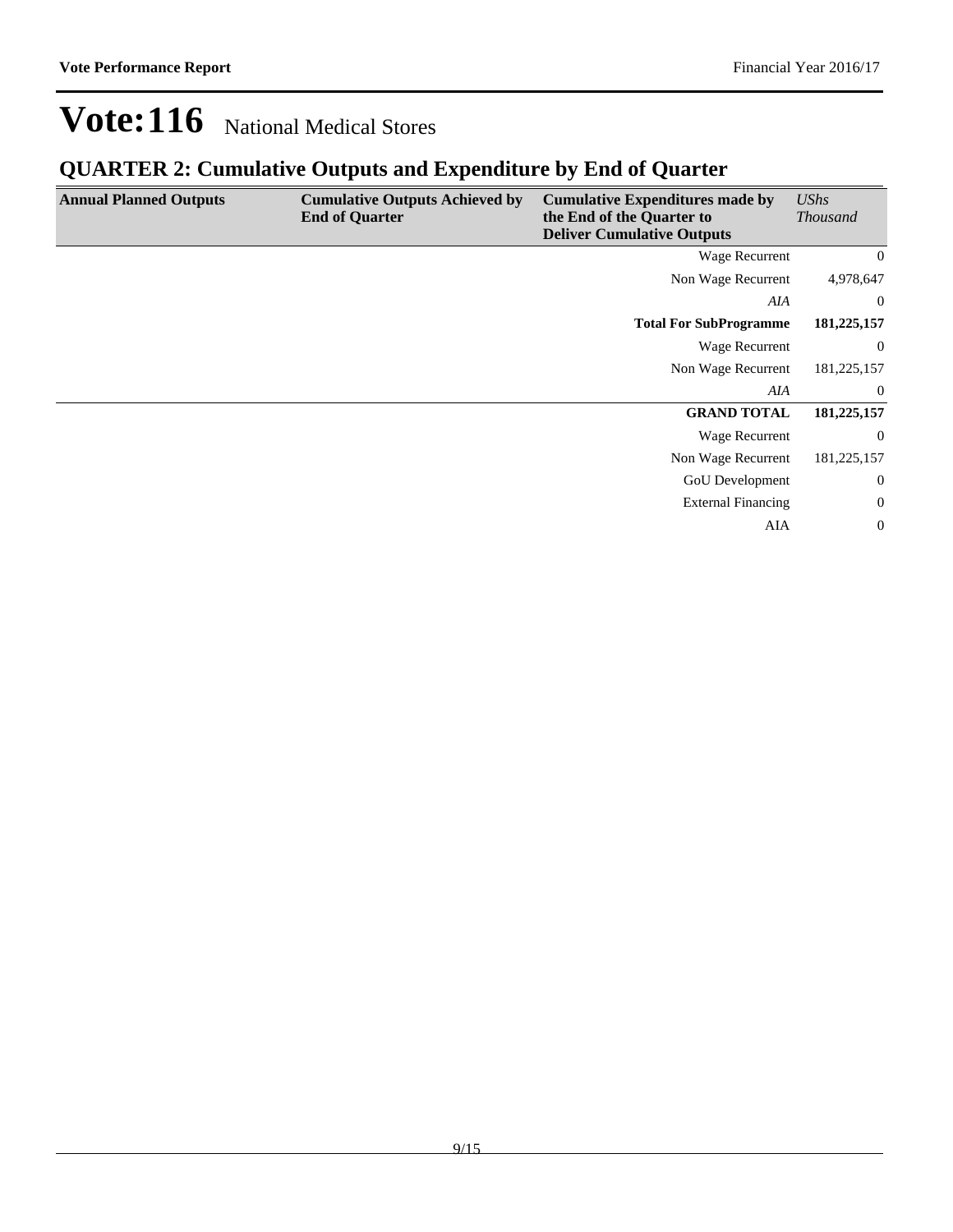## **QUARTER 2: Outputs and Expenditure in Quarter**

| <b>Outputs Planned in Quarter</b>                                                                                                             | <b>Actual Outputs Achieved in</b><br><b>Quarter</b>                                                                                     | <b>Expenditures incurred in the</b><br><b>Quarter to deliver outputs</b> | <b>UShs</b><br><b>Thousand</b> |  |
|-----------------------------------------------------------------------------------------------------------------------------------------------|-----------------------------------------------------------------------------------------------------------------------------------------|--------------------------------------------------------------------------|--------------------------------|--|
| <b>Program: 59 Pharmaceutical and Medical Supplies</b>                                                                                        |                                                                                                                                         |                                                                          |                                |  |
| <b>Recurrent Programmes</b>                                                                                                                   |                                                                                                                                         |                                                                          |                                |  |
| <b>Subprogram: 01 Pharmaceuticals and Other Health Supplies</b>                                                                               |                                                                                                                                         |                                                                          |                                |  |
| <b>Outputs Provided</b>                                                                                                                       |                                                                                                                                         |                                                                          |                                |  |
| Output: 06 Supply of EMHS to HC 11 (Basic Kit)                                                                                                |                                                                                                                                         |                                                                          |                                |  |
| Procure, store and distribute essential<br>medicines and health supplies amounting<br>to shs 0.99 billion to Health centres 11.               | Essential medicines and health supplies<br>amounting to shs 1.046 billion procured,<br>stored and distributed to Health centres 11.     | <b>Item</b><br>224001 Medical and Agricultural supplies                  | <b>Spent</b><br>11,163,237     |  |
| <b>Reasons for Variation in performance</b>                                                                                                   |                                                                                                                                         |                                                                          |                                |  |
| N/A                                                                                                                                           |                                                                                                                                         |                                                                          |                                |  |
|                                                                                                                                               |                                                                                                                                         | <b>Total</b>                                                             | 11, 163, 237                   |  |
|                                                                                                                                               |                                                                                                                                         | Wage Recurrent                                                           | 0                              |  |
|                                                                                                                                               |                                                                                                                                         | Non Wage Recurrent                                                       | 11,163,237                     |  |
|                                                                                                                                               |                                                                                                                                         | AIA                                                                      | 0                              |  |
| Output: 07 Supply of EMHS to HC 111 (Basic Kit)                                                                                               |                                                                                                                                         |                                                                          |                                |  |
| Procure, store and distribute essential<br>medicines and health supplies amounting<br>to shs 1.5 billion to Health centres 111<br>$(HC111)$ . | Essential medicines and health supplies<br>amounting to shs 1.540 billion procured,<br>stored and distributed to Health centres<br>111. | <b>Item</b><br>224001 Medical and Agricultural supplies                  | <b>Spent</b><br>16,860,000     |  |
| <b>Reasons for Variation in performance</b>                                                                                                   |                                                                                                                                         |                                                                          |                                |  |
| N/A                                                                                                                                           |                                                                                                                                         |                                                                          |                                |  |
|                                                                                                                                               |                                                                                                                                         | <b>Total</b>                                                             | 16,860,000                     |  |
|                                                                                                                                               |                                                                                                                                         | Wage Recurrent                                                           | 0                              |  |
|                                                                                                                                               |                                                                                                                                         | Non Wage Recurrent                                                       | 16,860,000                     |  |
|                                                                                                                                               |                                                                                                                                         | AIA                                                                      | 0                              |  |
| Output: 08 Supply of EMHS to HC 1V                                                                                                            |                                                                                                                                         |                                                                          |                                |  |
| Procure, store and distribute essential<br>medicines and health supplies amounting<br>to shs 1 billion to Health centres 1V<br>(HC1V)         | Essential medicines and health supplies<br>amounting to shs 1.008 billion procured,<br>stored and distributed to Health centres<br>IV.  | <b>Item</b><br>224001 Medical and Agricultural supplies                  | <b>Spent</b><br>6,992,000      |  |
| <b>Reasons for Variation in performance</b>                                                                                                   |                                                                                                                                         |                                                                          |                                |  |
| N/A                                                                                                                                           |                                                                                                                                         |                                                                          |                                |  |
|                                                                                                                                               |                                                                                                                                         | <b>Total</b>                                                             | 6,992,000                      |  |
|                                                                                                                                               |                                                                                                                                         | Wage Recurrent                                                           | $\theta$                       |  |
|                                                                                                                                               |                                                                                                                                         | Non Wage Recurrent                                                       | 6,992,000                      |  |
|                                                                                                                                               |                                                                                                                                         | AIA                                                                      | 0                              |  |
| <b>Output: 09 Supply of EMHS to General Hospitals</b>                                                                                         |                                                                                                                                         |                                                                          |                                |  |
| Procure, store and distribute essential<br>medicines and health supplies amounting<br>to shs 4.728 billion to General Hospitals               | Essential medicines and health supplies<br>amounting to shs 5.227 billion procured,<br>stored and distributed to General<br>Hospitals.  | <b>Item</b><br>224001 Medical and Agricultural supplies                  | <b>Spent</b><br>9,728,000      |  |
| <b>Reasons for Variation in performance</b>                                                                                                   |                                                                                                                                         |                                                                          |                                |  |
| N/A                                                                                                                                           |                                                                                                                                         |                                                                          |                                |  |
|                                                                                                                                               |                                                                                                                                         | <b>Total</b>                                                             | 9,728,000                      |  |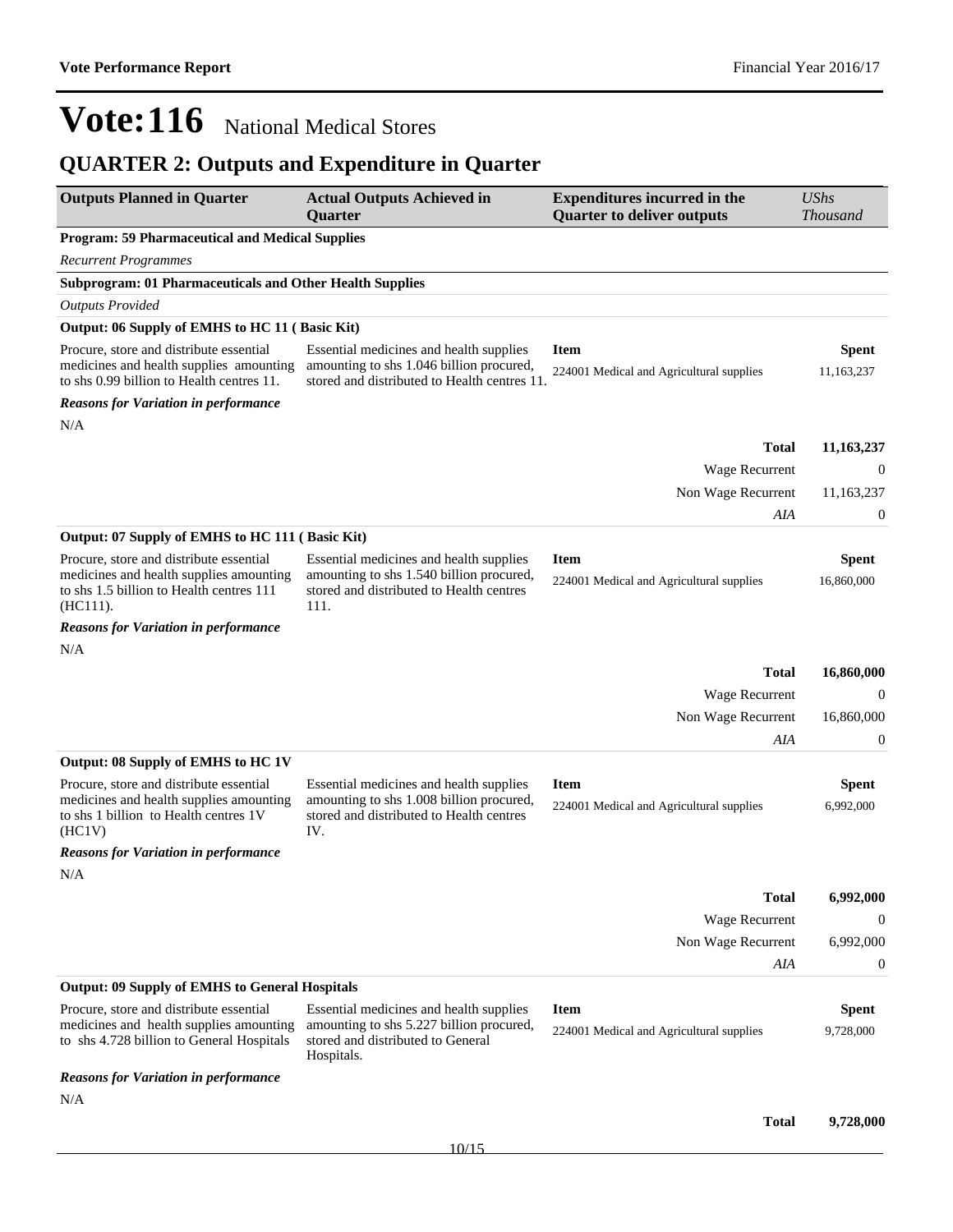## **QUARTER 2: Outputs and Expenditure in Quarter**

| <b>Outputs Planned in Quarter</b>                                                                                                                                                              | <b>Actual Outputs Achieved in</b><br><b>Quarter</b>                                                                                                                                                | <b>Expenditures incurred in the</b><br><b>Quarter to deliver outputs</b> | <b>UShs</b><br><b>Thousand</b> |
|------------------------------------------------------------------------------------------------------------------------------------------------------------------------------------------------|----------------------------------------------------------------------------------------------------------------------------------------------------------------------------------------------------|--------------------------------------------------------------------------|--------------------------------|
|                                                                                                                                                                                                |                                                                                                                                                                                                    | Wage Recurrent                                                           | $\mathbf{0}$                   |
|                                                                                                                                                                                                |                                                                                                                                                                                                    | Non Wage Recurrent                                                       | 9,728,000                      |
|                                                                                                                                                                                                |                                                                                                                                                                                                    | AIA                                                                      | $\mathbf{0}$                   |
| <b>Output: 10 Supply of EMHS to Regional Referral Hospitals</b>                                                                                                                                |                                                                                                                                                                                                    |                                                                          |                                |
| Procure, store and distribute essential<br>medicines and health supplies amounting<br>to shs 1.5 billion to Regional Referral<br>Hospitals.                                                    | Essential medicines and health supplies<br>amounting to shs 1.516 billion procured,<br>stored and distributed to Regional Referral<br>Hospitals.                                                   | <b>Item</b><br>224001 Medical and Agricultural supplies                  | Spent<br>11,524,000            |
| <b>Reasons for Variation in performance</b>                                                                                                                                                    |                                                                                                                                                                                                    |                                                                          |                                |
| N/A                                                                                                                                                                                            |                                                                                                                                                                                                    |                                                                          |                                |
|                                                                                                                                                                                                |                                                                                                                                                                                                    | <b>Total</b>                                                             | 11,524,000                     |
|                                                                                                                                                                                                |                                                                                                                                                                                                    | Wage Recurrent                                                           | $\mathbf{0}$                   |
|                                                                                                                                                                                                |                                                                                                                                                                                                    | Non Wage Recurrent                                                       | 11,524,000                     |
|                                                                                                                                                                                                |                                                                                                                                                                                                    | AIA                                                                      | 0                              |
| <b>Output: 11 Supply of EMHS to National Referral Hospitals</b>                                                                                                                                |                                                                                                                                                                                                    |                                                                          |                                |
| Procure, store and distribute essential<br>medicines and health supplies amounting<br>to shs. 1 billion to National Referral<br>Hospitals.                                                     | Essential medicines and health supplies<br>amounting to shs 1.295 billion procured,<br>stored and distributed to National Referral<br>Hospitals.                                                   | <b>Item</b><br>224001 Medical and Agricultural supplies                  | <b>Spent</b><br>11,365,600     |
| <b>Reasons for Variation in performance</b>                                                                                                                                                    |                                                                                                                                                                                                    |                                                                          |                                |
| N/A                                                                                                                                                                                            |                                                                                                                                                                                                    |                                                                          |                                |
|                                                                                                                                                                                                |                                                                                                                                                                                                    | <b>Total</b>                                                             | 11,365,600                     |
|                                                                                                                                                                                                |                                                                                                                                                                                                    | Wage Recurrent                                                           | $\mathbf 0$                    |
|                                                                                                                                                                                                |                                                                                                                                                                                                    | Non Wage Recurrent                                                       | 11,365,600                     |
|                                                                                                                                                                                                |                                                                                                                                                                                                    | AIA                                                                      | 0                              |
| Output: 12 Supply of ACTs and ARVs to accredited facilities                                                                                                                                    |                                                                                                                                                                                                    |                                                                          |                                |
| Procure, store and distribute ACTS,<br>ARVS and Anti-TB drugs amounting to<br>shs 30 billion to health facilities and<br>accredited centres.                                                   | ACTS, ARVS and Anti-TB drugs<br>amounting to shs 30.009 billion procured,<br>stored and distributed all health facilities<br>and accredited centres.                                               | <b>Item</b><br>224001 Medical and Agricultural supplies                  | <b>Spent</b><br>68,000,000     |
| <b>Reasons for Variation in performance</b>                                                                                                                                                    |                                                                                                                                                                                                    |                                                                          |                                |
| N/A                                                                                                                                                                                            |                                                                                                                                                                                                    |                                                                          |                                |
|                                                                                                                                                                                                |                                                                                                                                                                                                    | <b>Total</b>                                                             | 68,000,000                     |
|                                                                                                                                                                                                |                                                                                                                                                                                                    | Wage Recurrent                                                           | $\theta$                       |
|                                                                                                                                                                                                |                                                                                                                                                                                                    | Non Wage Recurrent                                                       | 68,000,000                     |
|                                                                                                                                                                                                |                                                                                                                                                                                                    | AIA                                                                      | $\mathbf{0}$                   |
| <b>Output: 13 Supply of EMHS to Specialised Units</b>                                                                                                                                          |                                                                                                                                                                                                    |                                                                          |                                |
| Procure, store and distribute essential<br>medicines and health supplies amounting<br>to shs 3.99 billion to specialised units<br>i.e UHI, UCI, UBTS and supplies for<br>treatment of Jiggers. | Essential medicines and health supplies<br>amounting to shs 4.008 billion procured,<br>stored and distributed to specialised units<br>i.e UHI, UCI, UBTS and supplies for<br>treatment of Jiggers. | <b>Item</b><br>224001 Medical and Agricultural supplies                  | <b>Spent</b><br>16,103,630     |
| <b>Reasons for Variation in performance</b>                                                                                                                                                    |                                                                                                                                                                                                    |                                                                          |                                |
| N/A                                                                                                                                                                                            |                                                                                                                                                                                                    | <b>Total</b>                                                             | 16,103,630                     |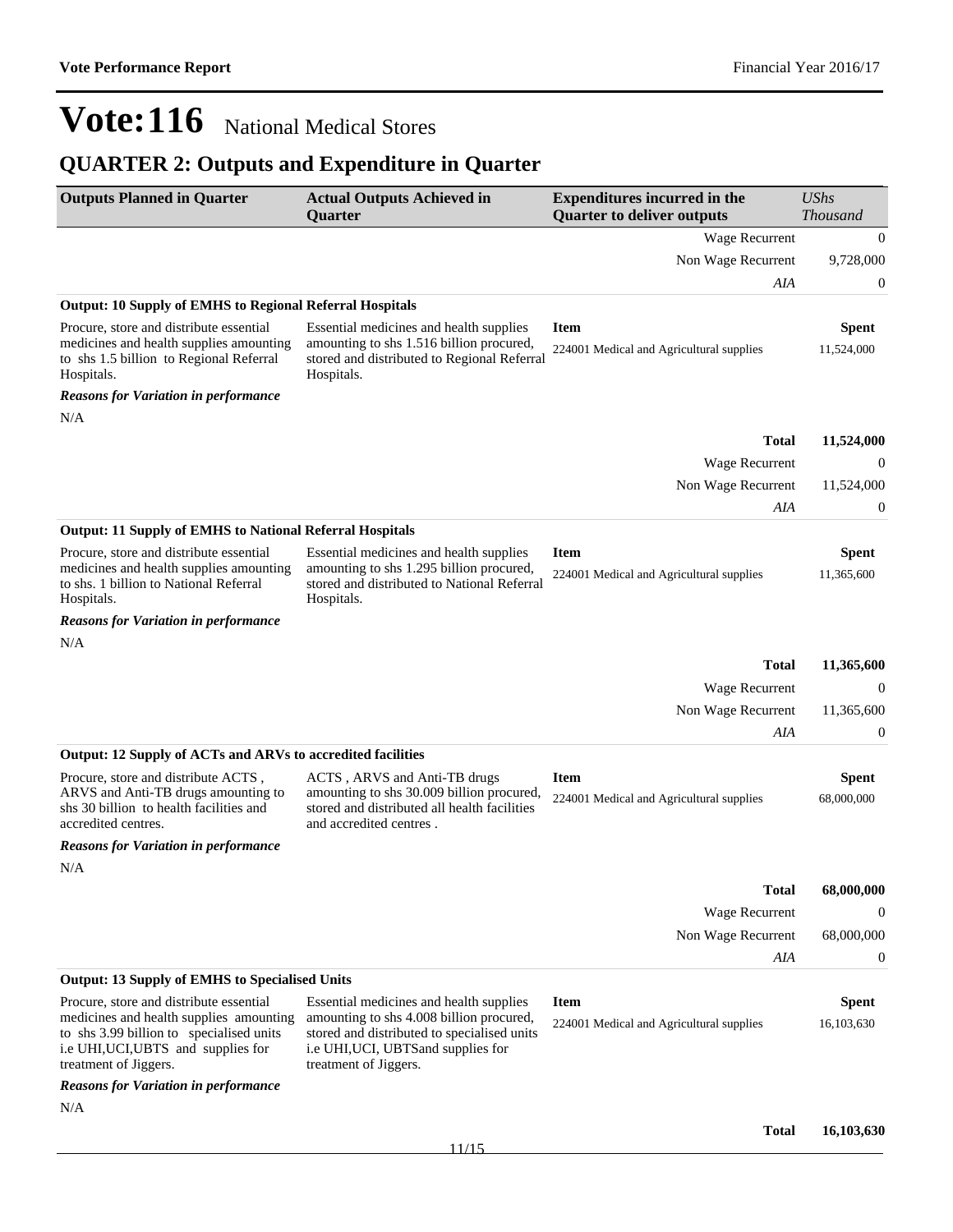## **QUARTER 2: Outputs and Expenditure in Quarter**

| <b>Outputs Planned in Quarter</b>                                                                                                                                                             | <b>Actual Outputs Achieved in</b><br>Quarter                                                                            | <b>Expenditures incurred in the</b><br><b>Quarter to deliver outputs</b> | <b>UShs</b><br><b>Thousand</b> |
|-----------------------------------------------------------------------------------------------------------------------------------------------------------------------------------------------|-------------------------------------------------------------------------------------------------------------------------|--------------------------------------------------------------------------|--------------------------------|
|                                                                                                                                                                                               |                                                                                                                         | Wage Recurrent                                                           | $\mathbf{0}$                   |
|                                                                                                                                                                                               |                                                                                                                         | Non Wage Recurrent                                                       | 16,103,630                     |
|                                                                                                                                                                                               |                                                                                                                         | AIA                                                                      | $\boldsymbol{0}$               |
| <b>Output: 14 Supply of Emergency and Donated Medicines</b>                                                                                                                                   |                                                                                                                         |                                                                          |                                |
| Distribute the donated and cleared items.                                                                                                                                                     | Donated and emergency supplies                                                                                          | <b>Item</b>                                                              | <b>Spent</b>                   |
|                                                                                                                                                                                               | cleared, stored and distributed to health<br>supplies at a cost of shs 0.010 billion.                                   | 224001 Medical and Agricultural supplies                                 | 1,000,000                      |
| <b>Reasons for Variation in performance</b>                                                                                                                                                   |                                                                                                                         |                                                                          |                                |
| N/A                                                                                                                                                                                           |                                                                                                                         |                                                                          |                                |
|                                                                                                                                                                                               |                                                                                                                         | <b>Total</b>                                                             | 1,000,000                      |
|                                                                                                                                                                                               |                                                                                                                         | Wage Recurrent                                                           | $\boldsymbol{0}$               |
|                                                                                                                                                                                               |                                                                                                                         | Non Wage Recurrent                                                       | 1,000,000                      |
| <b>Output: 15 Supply of Reproductive Health Items</b>                                                                                                                                         |                                                                                                                         | AIA                                                                      | $\boldsymbol{0}$               |
| Procure, store and distribute reproductive                                                                                                                                                    | Reproductive health supplies amounting to Item                                                                          |                                                                          | <b>Spent</b>                   |
| health supplies amounting to shs 0.5<br>billion to health facilities.                                                                                                                         | shs 0.655 billion procured, stored and<br>distributed to health facilities.                                             | 224001 Medical and Agricultural supplies                                 | 6,510,043                      |
| <b>Reasons for Variation in performance</b><br>N/A                                                                                                                                            |                                                                                                                         |                                                                          |                                |
|                                                                                                                                                                                               |                                                                                                                         | <b>Total</b>                                                             | 6,510,043                      |
|                                                                                                                                                                                               |                                                                                                                         | Wage Recurrent                                                           | $\mathbf{0}$                   |
|                                                                                                                                                                                               |                                                                                                                         | Non Wage Recurrent                                                       | 6,510,043                      |
|                                                                                                                                                                                               |                                                                                                                         | AIA                                                                      | $\boldsymbol{0}$               |
| <b>Output: 16 Immunisation Supplies</b>                                                                                                                                                       |                                                                                                                         |                                                                          |                                |
| Procure, store and distribute Routine<br>immunisation supplies , Hepatitis B<br>Vaccine and test kits amounting to shs 8.2 distributed to health facilities.<br>billion to health facilities. | Immunisation supplies amounting to shs<br>8.481 billion procured, stored and                                            | <b>Item</b><br>224001 Medical and Agricultural supplies                  | <b>Spent</b><br>17,000,000     |
| <b>Reasons for Variation in performance</b>                                                                                                                                                   |                                                                                                                         |                                                                          |                                |
| N/A                                                                                                                                                                                           |                                                                                                                         |                                                                          |                                |
|                                                                                                                                                                                               |                                                                                                                         | Total                                                                    | 17,000,000                     |
|                                                                                                                                                                                               |                                                                                                                         | Wage Recurrent                                                           | $\theta$                       |
|                                                                                                                                                                                               |                                                                                                                         | Non Wage Recurrent                                                       | 17,000,000                     |
|                                                                                                                                                                                               |                                                                                                                         | AIA                                                                      | $\mathbf{0}$                   |
| <b>Output: 17 Supply of Lab Commodities to accredited Facilities</b>                                                                                                                          |                                                                                                                         |                                                                          |                                |
| Distribute Laboratory commodities to<br>facilities.                                                                                                                                           | Laboratory commodities amounting to shs Item<br>0.423 billion procured, stored and<br>distributed to health facilities. | 224001 Medical and Agricultural supplies                                 | <b>Spent</b><br>4,978,647      |
| <b>Reasons for Variation in performance</b>                                                                                                                                                   |                                                                                                                         |                                                                          |                                |
|                                                                                                                                                                                               | Laboratory supplies were delivered towards the end of the quarter and payment effected in the next quarter.             |                                                                          |                                |
|                                                                                                                                                                                               |                                                                                                                         | <b>Total</b>                                                             | 4,978,647                      |
|                                                                                                                                                                                               |                                                                                                                         | Wage Recurrent                                                           | $\mathbf{0}$                   |
|                                                                                                                                                                                               |                                                                                                                         | Non Wage Recurrent                                                       | 4,978,647                      |
|                                                                                                                                                                                               |                                                                                                                         | AIA                                                                      | $\boldsymbol{0}$               |

12/15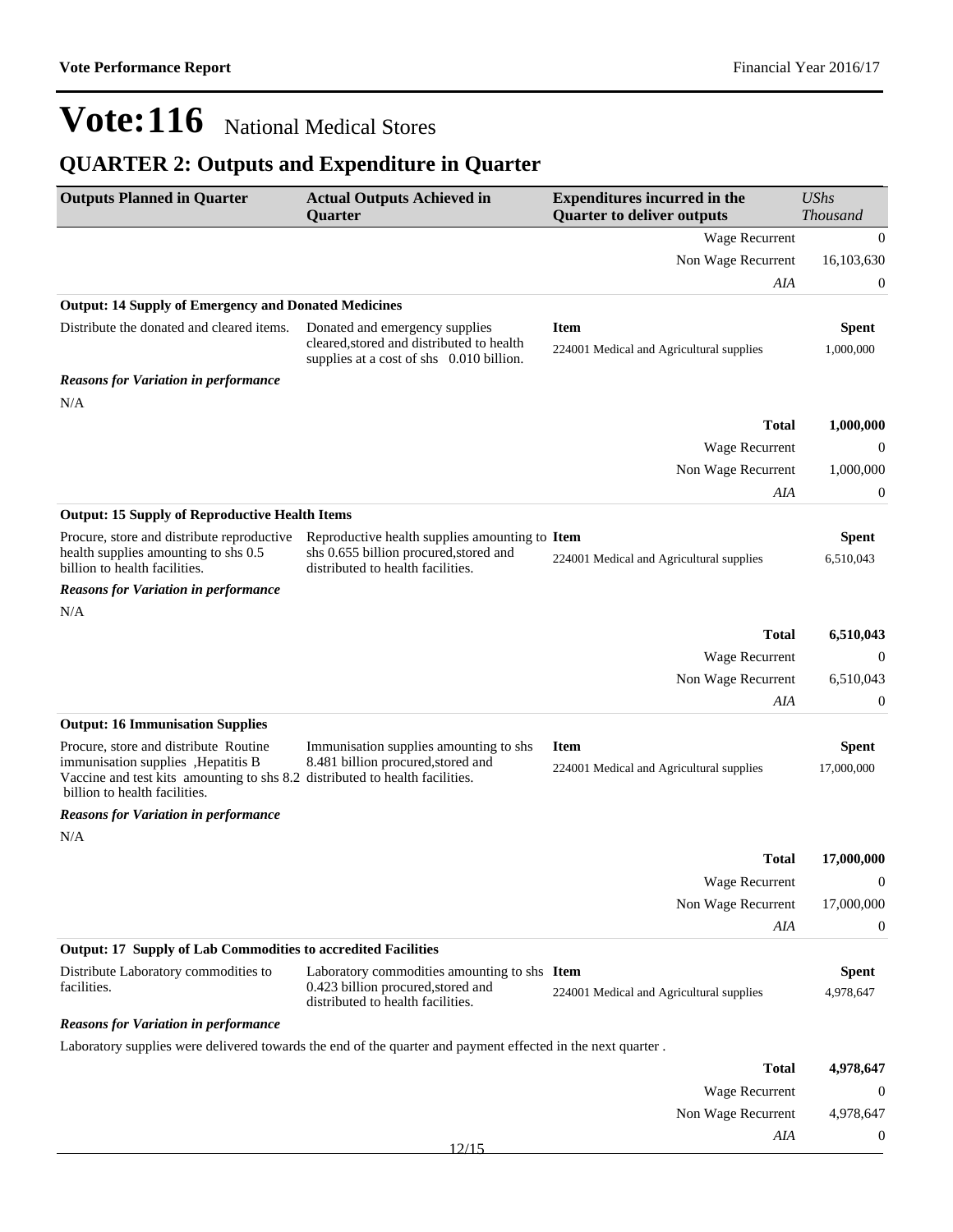## **QUARTER 2: Outputs and Expenditure in Quarter**

| <b>Outputs Planned in Quarter</b> | <b>Actual Outputs Achieved in</b><br><b>Ouarter</b> | <b>Expenditures incurred in the</b><br><b>Quarter to deliver outputs</b> | UShs<br><b>Thousand</b> |
|-----------------------------------|-----------------------------------------------------|--------------------------------------------------------------------------|-------------------------|
|                                   |                                                     | <b>Total For SubProgramme</b>                                            | 181,225,157             |
|                                   |                                                     | Wage Recurrent                                                           | $\overline{0}$          |
|                                   |                                                     | Non Wage Recurrent                                                       | 181,225,157             |
|                                   |                                                     | AIA                                                                      | $\overline{0}$          |
|                                   |                                                     | <b>GRAND TOTAL</b>                                                       | 181,225,157             |
|                                   |                                                     | Wage Recurrent                                                           | $\overline{0}$          |
|                                   |                                                     | Non Wage Recurrent                                                       | 181,225,157             |
|                                   |                                                     | <b>GoU</b> Development                                                   | $\overline{0}$          |
|                                   |                                                     | <b>External Financing</b>                                                | $\mathbf{0}$            |
|                                   |                                                     | AIA                                                                      | $\overline{0}$          |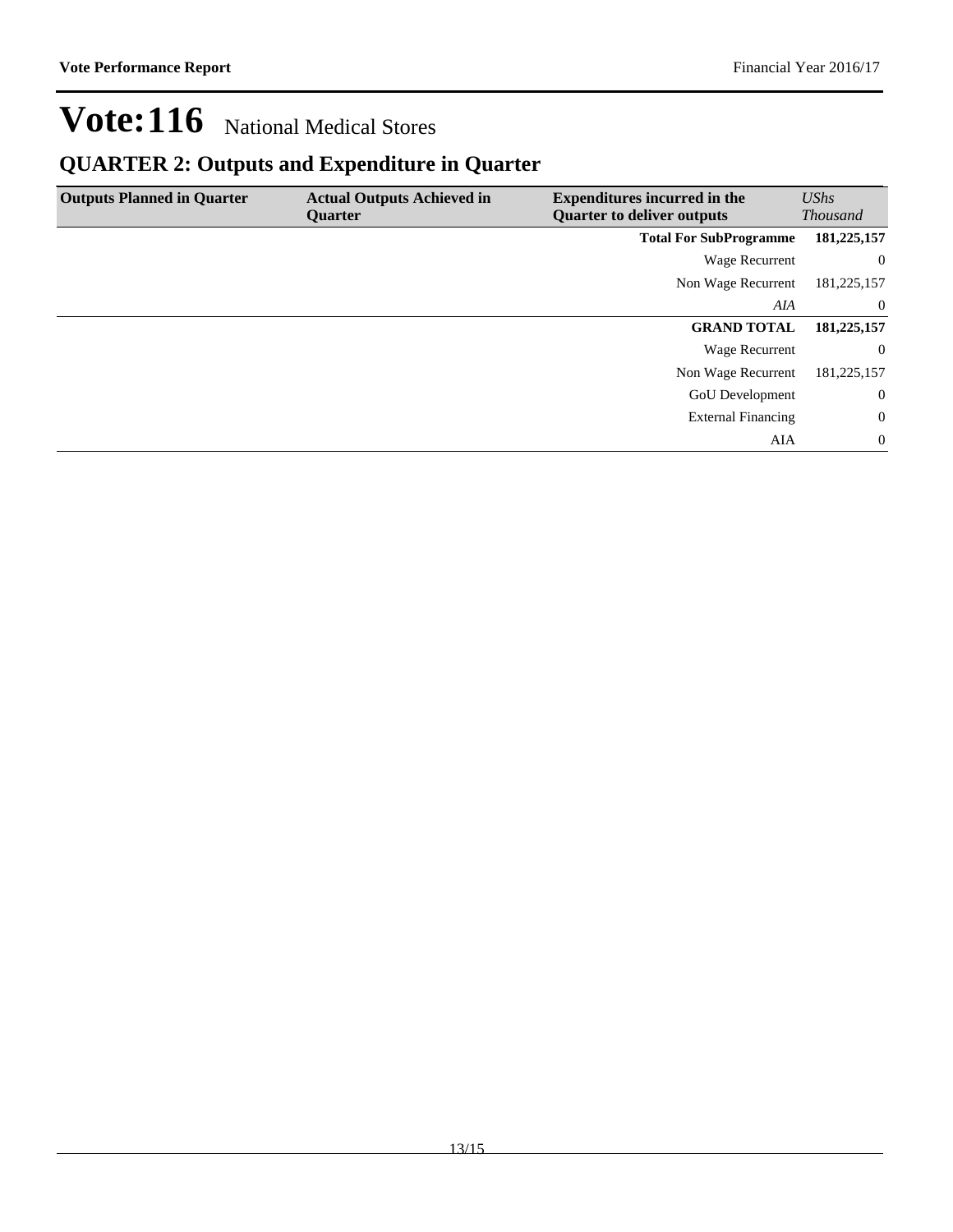## **QUARTER 3: Revised Workplan**

| UShs Thousand                                      | <b>Planned Outputs for the</b><br><b>Ouarter</b>                                                                                                                                         | <b>Estimated Funds Available in Quarter</b><br>(from balance brought forward and actual/expected releaes) |
|----------------------------------------------------|------------------------------------------------------------------------------------------------------------------------------------------------------------------------------------------|-----------------------------------------------------------------------------------------------------------|
|                                                    | <b>Program: 59 Pharmaceutical and Medical Supplies</b>                                                                                                                                   |                                                                                                           |
| <b>Recurrent Programmes</b>                        |                                                                                                                                                                                          |                                                                                                           |
|                                                    | <b>Subprogram: 01 Pharmaceuticals and Other Health Supplies</b>                                                                                                                          |                                                                                                           |
| <b>Outputs Provided</b>                            |                                                                                                                                                                                          |                                                                                                           |
|                                                    | Output: 06 Supply of EMHS to HC 11 (Basic Kit)                                                                                                                                           |                                                                                                           |
|                                                    | Procure, store and distribute essential medicines and health<br>supplies amounting to shs 0.99 billion to Health centres 11.                                                             |                                                                                                           |
|                                                    | Output: 07 Supply of EMHS to HC 111 (Basic Kit)                                                                                                                                          |                                                                                                           |
| (HC111).                                           | Procure, store and distribute essential medicines and health<br>supplies amounting to shs 1.5 billion to Health centres 111                                                              |                                                                                                           |
| Output: 08 Supply of EMHS to HC 1V                 |                                                                                                                                                                                          |                                                                                                           |
| (HC1V)                                             | Procure, store and distribute essential medicines and health<br>supplies amounting to shs 1 billion to Health centres 1V                                                                 |                                                                                                           |
|                                                    | <b>Output: 09 Supply of EMHS to General Hospitals</b>                                                                                                                                    |                                                                                                           |
|                                                    | Procure, store and distribute essential medicines and health<br>supplies amounting to shs 4.728 billion to General Hospitals                                                             |                                                                                                           |
|                                                    | <b>Output: 10 Supply of EMHS to Regional Referral Hospitals</b>                                                                                                                          |                                                                                                           |
| Hospitals.                                         | Procure, store and distribute essential medicines and health<br>supplies amounting to shs 1.5 billion to Regional Referral                                                               |                                                                                                           |
|                                                    | <b>Output: 11 Supply of EMHS to National Referral Hospitals</b>                                                                                                                          |                                                                                                           |
| Hospitals.                                         | Procure, store and distribute essential medicines and health<br>supplies amounting to shs. 1 billion to National Referral                                                                |                                                                                                           |
|                                                    | Output: 12 Supply of ACTs and ARVs to accredited facilities                                                                                                                              |                                                                                                           |
| accredited centres.                                | Procure, store and distribute ACTS, ARVS and Anti-TB<br>drugs amounting to shs 30 billion to health facilities and                                                                       |                                                                                                           |
|                                                    | <b>Output: 13 Supply of EMHS to Specialised Units</b>                                                                                                                                    |                                                                                                           |
|                                                    | Procure, store and distribute essential medicines and health<br>supplies amounting to shs 3.99 billion to specialised units<br>i.e UHI, UCI, UBTS and supplies for treatment of Jiggers. |                                                                                                           |
|                                                    | <b>Output: 14 Supply of Emergency and Donated Medicines</b>                                                                                                                              |                                                                                                           |
| Distribute the donated and cleared items.          |                                                                                                                                                                                          |                                                                                                           |
|                                                    | <b>Output: 15 Supply of Reproductive Health Items</b>                                                                                                                                    |                                                                                                           |
| amounting to shs 0.5 billion to health facilities. | Procure, store and distribute reproductive health supplies                                                                                                                               |                                                                                                           |
| <b>Output: 16 Immunisation Supplies</b>            |                                                                                                                                                                                          |                                                                                                           |

Procure, store and distribute Routine immunisation supplies , Hepatitis B Vaccine and test kits amounting to shs  $8.\overline{2}$ billion to health facilities.